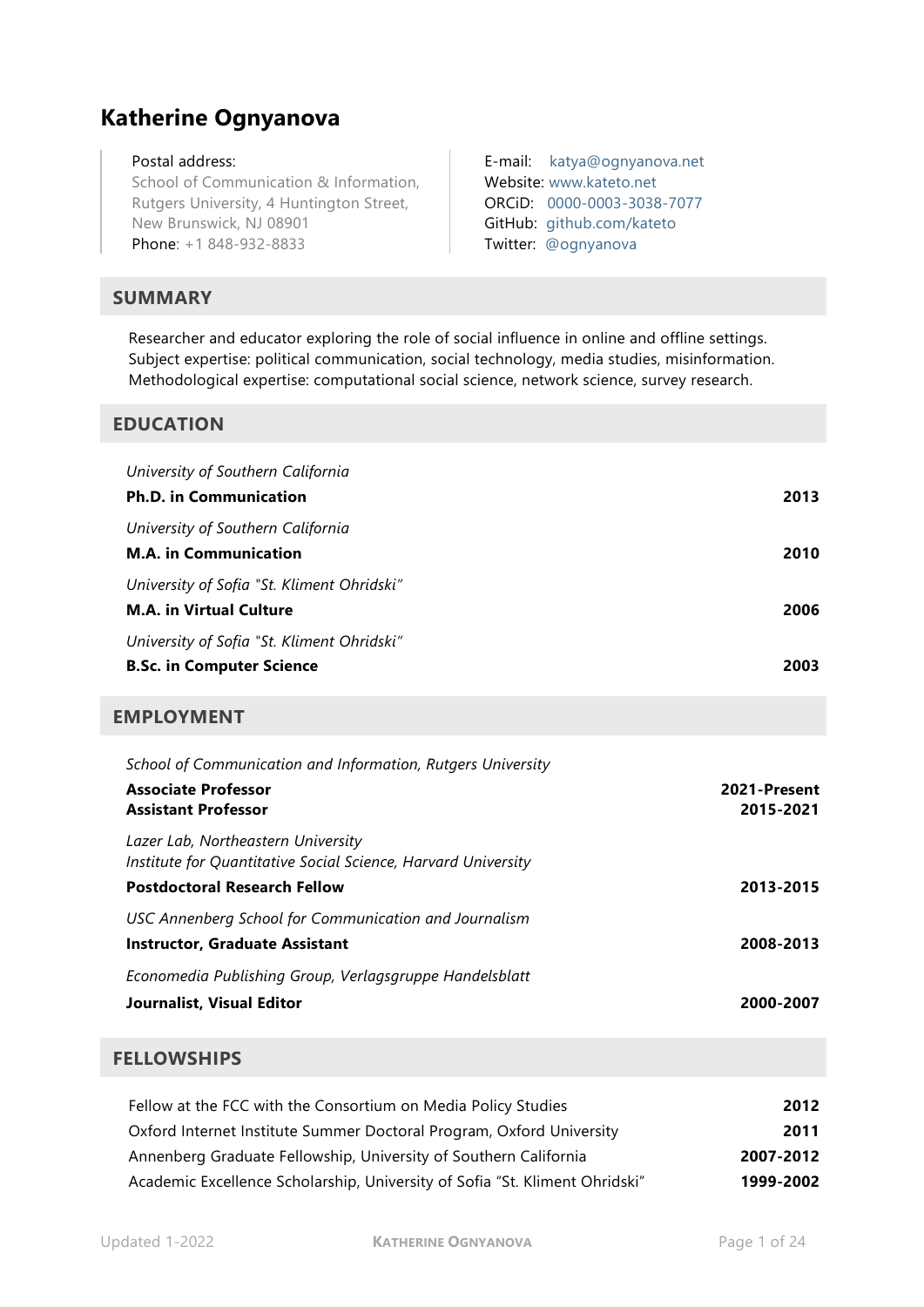# **HONORS & AWARDS**

| Rutgers University Andrew Carnegie Fellowship Nominee                                                                                                                                       | 2020      |
|---------------------------------------------------------------------------------------------------------------------------------------------------------------------------------------------|-----------|
| Top 4 Papers Award, Mass Communication Division<br>International Communication Association (ICA)                                                                                            | 2019      |
| Distinguished Achievement in Teaching Award<br>Department of Communication, Rutgers University                                                                                              | 2019      |
| Dissertation Award, Mass Communication & Society Division<br>Association for Education in Journalism & Mass Communication (AEJMC)                                                           | 2013      |
| Top Paper Award, Political Communication Division<br>National Communication Association (NCA)                                                                                               | 2012      |
| First Place Award in Social Science<br>USC GPSS Symposium Research Poster Competition<br>(with Chen, N-T. N., Ball-Rokeach, S. J., & Parks, M.)                                             | 2010      |
| IGI Global Excellence in Research Award,<br><b>IJEP Best Published Journal Article for 2010</b>                                                                                             | 2010      |
| Carolyn Dexter Award Nominee, Academy of Management<br>Organizational Communication & Information Systems Division<br>(with Huang, M., Huang, Y., Margolin, D., Shen, C., & Contractor, N.) | 2010      |
| USC Annenberg Graduate Fellowship Program, 2009-2013<br>Annual Research and Creative Project Symposium Award                                                                                | 2009-2013 |

# **PUBLICATIONS**

#### **REFEREED ARTICLES**

- **Ognyanova, K.** (2022). Contagious politics: Tie strength and the spread of political knowledge. *Communication Research*, 49(1), 116–138. doi: 10.1177/0093650220924179
- Green, J., Druckman, J., Baum, M., Lazer, D., **Ognyanova, K.**, Simonson, M., Lin, J., Santillana, M., & Perlis, R. (Forthcoming). Using general messages to persuade on a politicized scientific issue. *British Journal of Political Science*.
- Lazer, D., Hargittai, E., Freelon, D., Gonzalez-Bailon, S., Munger, K., **Ognyanova, K.**, & Radford, J. (2021). Meaningful measures of human society in the twenty-first century. *Nature*, 595(7866), 189–196. doi: 10.1038/s41586-021-03660-7
- Perlis, R. H., Green, J., Simonson, M., **Ognyanova, K.**, Santillana, M., Lin, J., Quintana, A., Chwe, H., Druckman, J., Lazer, D., Baum, M. A., & Della Volpe, J. (2021). Association Between Social Media Use and Self-reported Symptoms of Depression in US Adults. *JAMA Network Open*, 4(11). doi:10.1001/jamanetworkopen.2021.36113
- Perlis, R. H., **Ognyanova, K.**, Quintana, A., Green, J., Santillana, M., Lin, J., Druckman, J., Lazer, D., Simonson, M. D., Baum, M. A., & Chwe, H. (2021). Gender-specificity of resilience in major depressive disorder. *Depression and Anxiety*, 1–8. doi: 10.1002/da.23203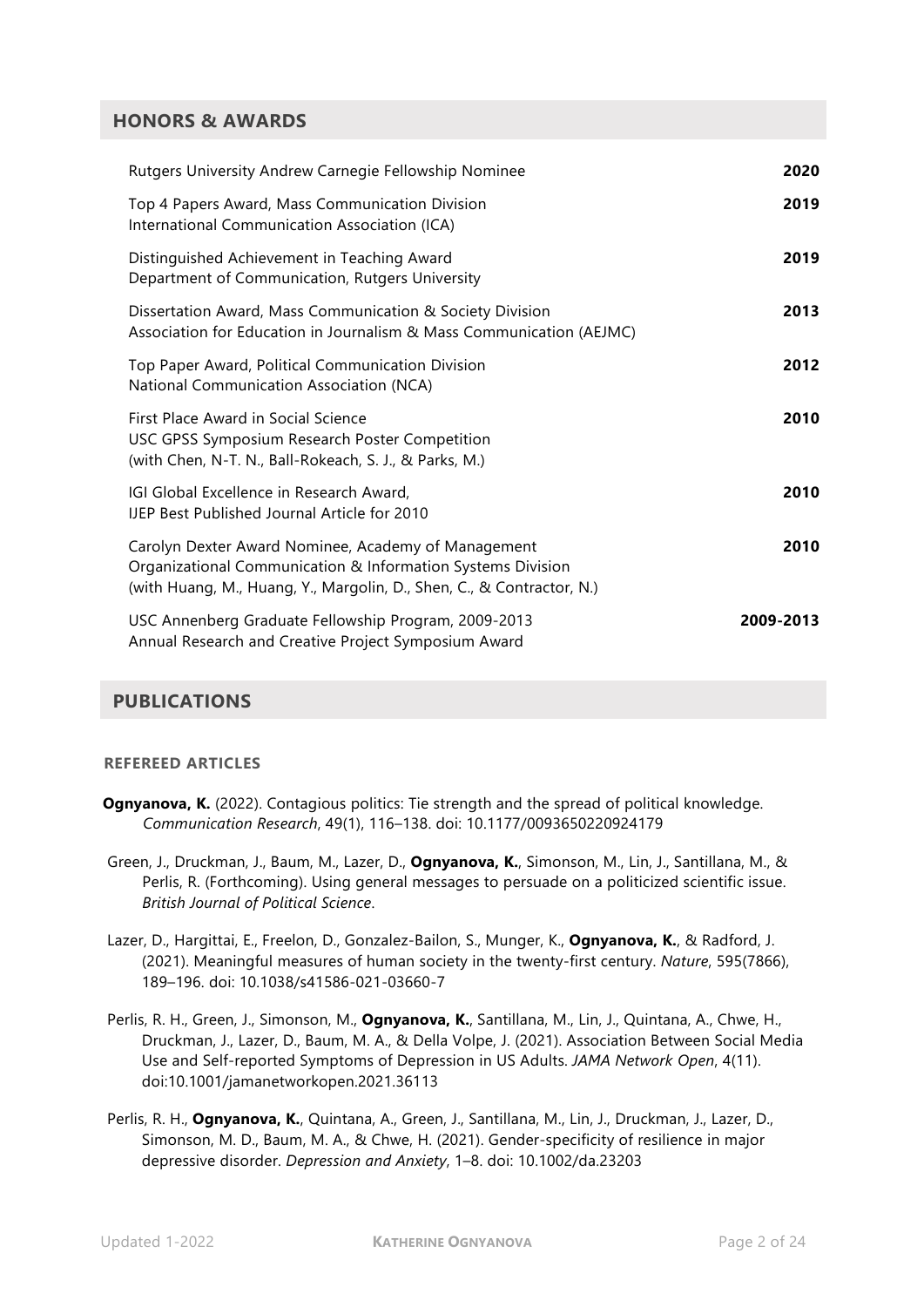- Perlis, R. H., Santillana, M., **Ognyanova, K.**, Green, J., Druckman, J., Lazer, D., & Baum, M. A. (2021). Factors associated with self-reported symptoms of depression among adults with and without a previous COVID-19 diagnosis. *JAMA Network Open*, 4(6). doi: 10.1001/jamanetworkopen.2021.16612
- Druckman, J., **Ognyanova, K.**, Baum, M., Lazer, D., Perlis, R., Volpe, J., Santillana, M., Chwe, H., Quintana, A., & Simonson, M. (2021). The role of race, religion, and partisanship in misinformation about COVID-19. *Group Processes & Intergroup Relations*, 24(4), 638–657. doi: 10.1177/1368430220985912
- Perlis, R. H., **Ognyanova, K.**, Santillana, M., Baum, M. A., Lazer, D., Druckman, J., & Della Volpe, J. (2021). Association of acute symptoms of COVID-19 and symptoms of depression in adults. *JAMA Network Open*, 4(3). doi: 10.1001/jamanetworkopen.2021.3223
- Katz, V., Jordan, A., **Ognyanova, K.** (2021). Digital inequality, faculty communication, and remote learning experiences during the COVID-19 pandemic: A survey of U.S. undergraduates. *PLOS ONE,* 16(2). doi: 10.1371/journal.pone.0246641.
- **Ognyanova, K.**, Lazer, D., Robertson, R., & Wilson, C. (2020). Misinformation in action: Fake news exposure is linked to lower trust in media, higher trust in government when your side is in power. *Misinformation Review*, *1*(4), 1–19. doi: 10.37016/mr-2020-024
- Minozzi, W., Song, H., Lazer, D., Neblo, M., & **Ognyanova, K**. (2020). The incidental pundit: Who talks politics with whom, and why? *American Journal of Political Science*, *64*(1), 135–151. doi: 10.1111/ajps.12469
- **Ognyanova, K.** (2019). The social context of media trust: A network influence model. *Journal of Communication*, *69*(5), 544–567*.* doi: 10.1093/joc/jqz031
- Katz, V. S., Moran, M. B., & **Ognyanova, K.** (2019). Contextualizing connectivity: How internet connection type and parental factors influence technology use among lower-income children. *Information, Communication & Society*, *22*(3), 313–335. doi: 10.1080/1369118X.2017.1379551
- Liu, W., Chen, N.-T. N., **Ognyanova, K.**, Nah, S., & Ball-Rokeach, S. J. (2018). Connecting with hyperlocal news website: Cause or effect of civic participation? A*merican Behavioral Scientist*, *62*(8), 1022–1041. doi: 10.1177/0002764218764243
- Weber, M., **Ognyanova, K.**, & Kosterich, A. (2017). Imitation in the quest to survive: Lessons from news media on the early web. *International Journal of Communication*, *11*, 1–25.
- Radford, J., Pilny, A., Reichelmann, A., Keegan, B., Foucault-Welles, B., **Ognyanova, K.**, Meleis, W., & Lazer, D. (2016). Volunteer Science: An online laboratory for experiments in social psychology. *Social Psychology Quarterly*, *79*(4), 376–396. doi: 10.1177/0190272516675866
- **Ognyanova, K., & Ball-Rokeach, S. J. (2015). Political efficacy on the Internet: A media system** dependency approach. *Communication & Information Technologies Annual*, *9*, 3–27. doi: 10.1108/S2050-206020150000009001
- Chen, N.-T. N., **Ognyanova, K.**, Zhang, C., Wang, C., Ball-Rokeach, S. J., & Parks, M. (2015). Causing ripples in local power relations. *Journalism Studies*, *18*(6), 710–731. doi: 10.1080/1461670X.2015.1078738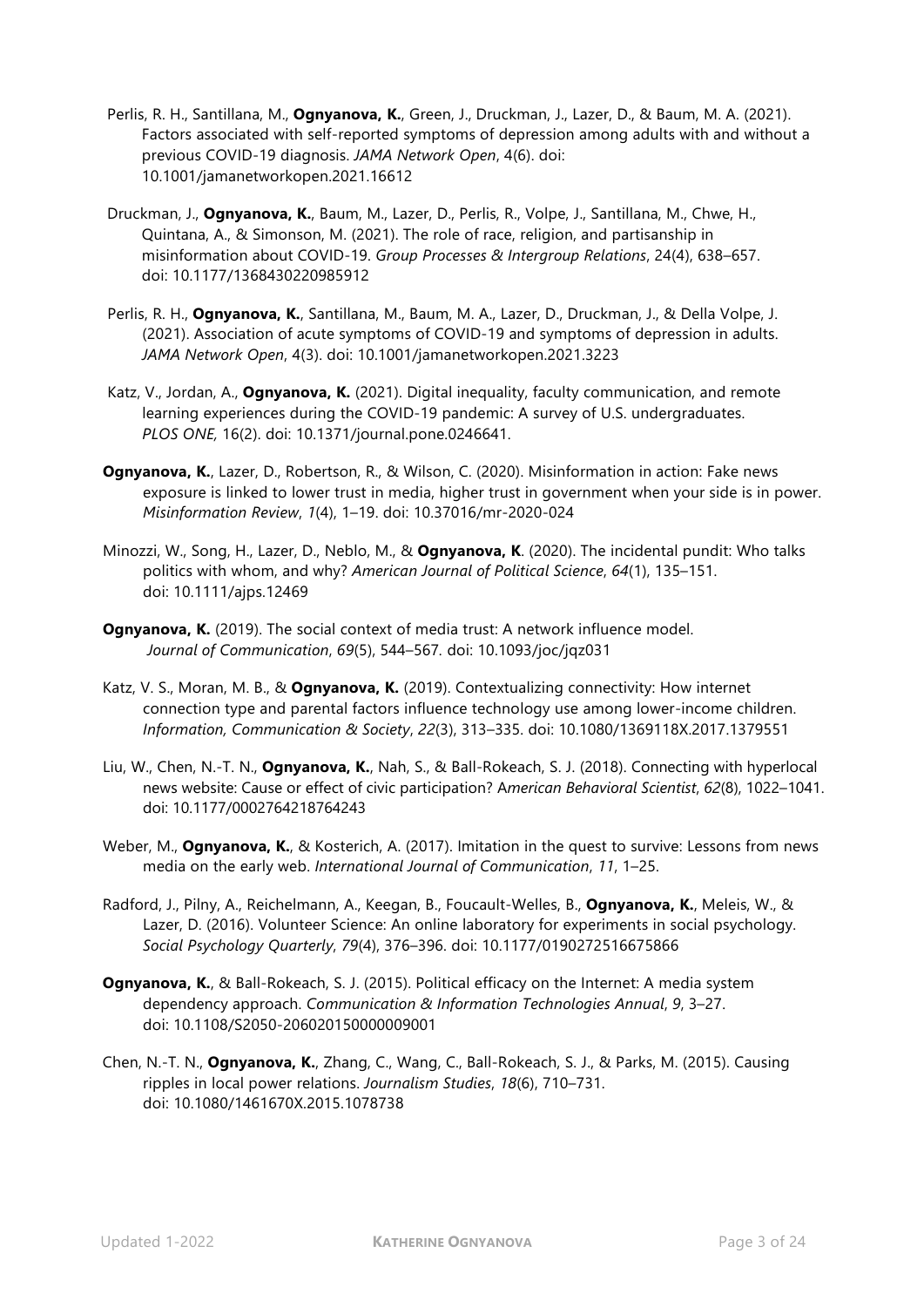- **Ognyanova, K.**, & Monge, P. (2013). A multitheoretical, multilevel, multidimensional network model of the media system: Production, content, and audiences. *Annals of the International Communication Association, 37*(1), 66–93. doi: 10.1080/23808985.2013.11679146
- **Ognyanova, K.**, Chen, N.-T. N., Ball-Rokeach, S. J., An, Z., Son, M., Parks, M., & Gerson, D. (2013). Online participation in a community context: Civic engagement and connections to local communication resources. *International Journal of Communication*, *7*, 2433–2456.
- Broad, G. M., Ball-Rokeach, S. J., **Ognyanova, K.**, Picasso, T., Stokes, B., & Villanueva, G. (2013). Understanding communication ecologies to bridge communication research and community action. *Journal of Applied Communication Research*, *41*(3), 325–345. doi: 10.1080/00909882.2013.844848
- **Ognyanova, K.** (2010). News ties: A network study of media-level agenda-setting. *Journal of Social Structure*, *11*, JoSS Visualization Symposium 2010.
- **Ognyanova, K.** (2010). Talking past each other: Academic and media framing of literacy. *Digital Culture & Education*, *2*(1), 44–61.
- **Ognyanova, K.** (2010). Careful what you say: Media control in Putin's Russia Implications for online content. *International Journal of E-Politics*, *1*(2), 1–15. doi: 10.4018/jep.2010040101 **[IGI Global Excellence in Research Journal Award]**

#### **BOOK CHAPTERS**

- **Ognyanova, K.** (2021). Network approaches to misinformation evaluation and correction. In M. Weber & I. Yanovitzky (Eds.), *Networks, Knowledge Brokers, and the Public Policymaking Process* (pp. 351–373). Palgrave Macmillan.
- **Ognyanova, K.** (2018). Rebooting mass communication: Using computational and network tools to rebuild media theory. In B. Foucault-Welles & S. Gonzalez-Bailon (Eds.), *The Oxford handbook of networked communication* (pp. 21–43)*.* Oxford University Press.
- **Ognyanova, K., & Jung, J.-Y. (2018). Digital connections: Tracing the evolving role of technology in** local storytelling networks. In Y.-C. Kim, M. Matsaganis, H. A. Wilkin, & J. Y. Jung (Eds.), *The communication ecology of 21st century urban communities* (pp. 146–164). Peter Lang.
- Liu, W., Chen, N.-T. N., & **Ognyanova, K.** (2018). The Alhambra Project: Using communication infrastructure theory to construct and evaluate a community news site. In Y.-C. Kim, M. Matsaganis, H. A. Wilkin, & J. Y. Jung (Eds.), *The communication ecology of 21st century urban communities* (pp. 203–219). Peter Lang.
- **Ognyanova, K.** (2017). Multistep flow of communication: Network effects. In P. Roessler, C. Hoffner, & L. van Zoonen (Eds.), *The international encyclopedia of media effects* (pp. 1–10). Wiley-Blackwell.
- **Ognyanova, K.** (2016). Researching community information needs. In L. A. Friedland & M. Lloyd (Eds.), *The communication crisis in America and how to fix it* (pp. 31–46). Palgrave Macmillan.
- **Ognyanova, K.** (2015). In Putin's Russia, information has you: Media control and Internet censorship in the Russian Federation. In M. Mervio (Ed.), *Management and participation in the public sphere* (pp. 62–79). IGI Global.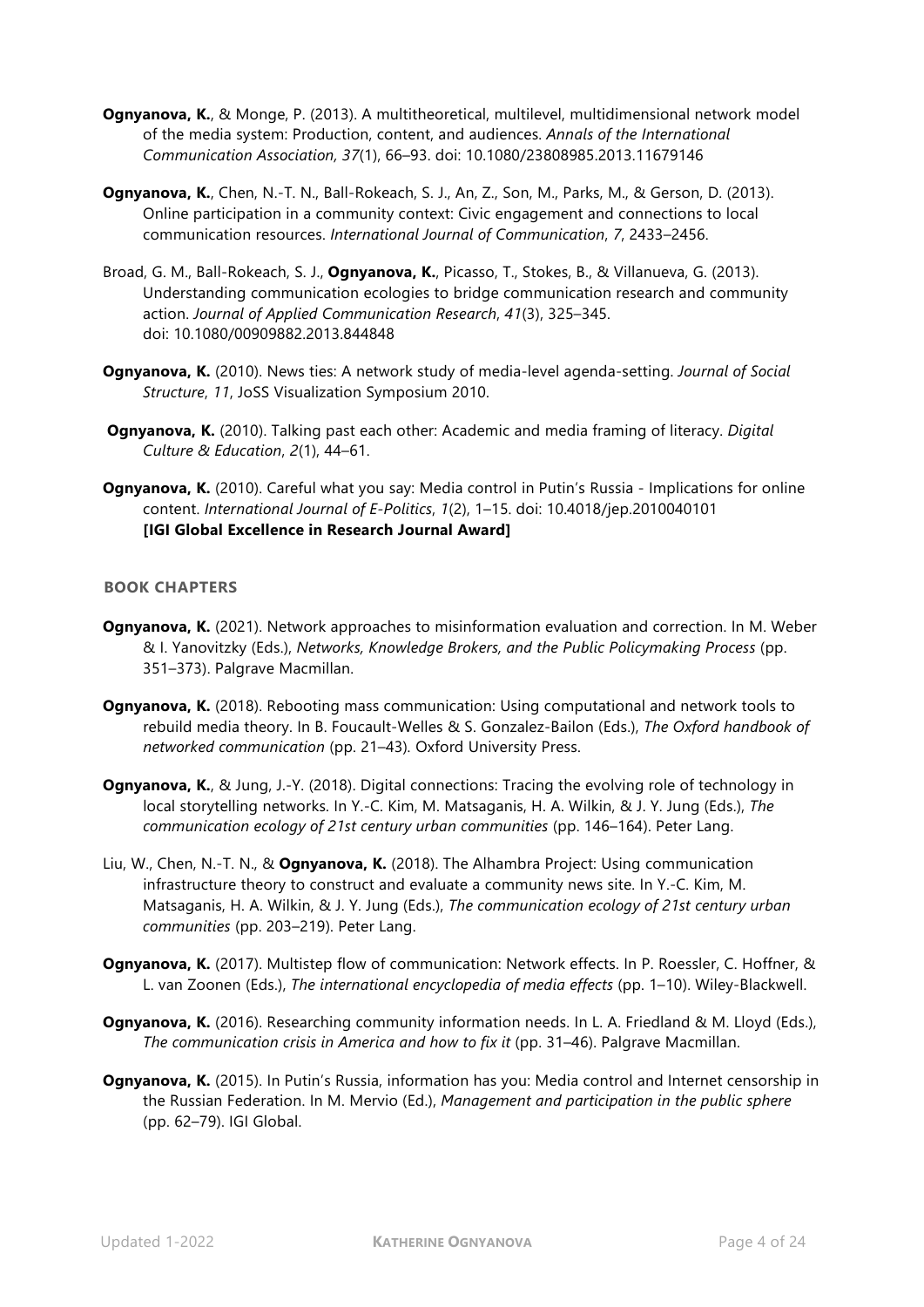- Chen, N.-T. N., **Ognyanova, K.**, Zhao, N., Liu, W., Gerson, D., Ball-Rokeach, S. J., & Parks, M. (2013). Communication and socio-demographic forces shaping civic engagement patterns in a multiethnic city. In P. Moy (Ed.), *Communication and community* (pp. 207–232). Hampton Press.
- Margolin, D., **Ognyanova, K.**, Huang, M., Huang, Y., & Contractor, N. (2012). Team formation and performance on Nanohub: A network selection challenge in scientific communities. In B. Vedres & M. Scotti (Eds.), *Networks in social policy problems* (pp. 80–100). Cambridge University Press.
- **Ognyanova, K.** (2012). Media control in Putin's Russia Implications for online content. In C. Livermore (Ed.), *E-Politics and organizational implications of the internet: Power, influence and social change* (pp. 61–76). IGI Global.
- **Ognyanova, K.** (2007). Blog practices: Searching for answers. In *Journalists in theory, journalists in practice* (pp. 157–177). Faculty of Journalism and Mass Communication, Sofia University St. Kliment Ohridski, GorexPress.

#### **REPORTS AND WHITE PAPERS**

- **Ognyanova, K.**, Lazer, D., Baum, M., Perlis, R. H., Druckman, J., Santillana, M., Green, J., Safarpour, A., Trujillo, K. L., Quintana, A., & Uslu, A. (2022). *The COVID States Project #76: Storming of the Capitol, one year later*. [www.covidstates.org](https://covidstates.org/)
- Perlis, R. H., Baum, M., Trujillo, K. L., Lazer, D., Safarpour, A., Druckman, J., **Ognyanova, K.**, Santillana, M., Quintana, A., Uslu, A., Green, J., Pippert, C. H., Lin, J., Shere, A., & Qu, H. (2021). *The COVID States Project #75: Attitudes toward COVID-19 boosters before and after Omicron*. [www.covidstates.org](https://covidstates.org/)
- Trujillo, K. L., Perlis, R. H., Santillana, M., Baum, M., Lin, J., Lazer, D., Pippert, C. H., Safarpour, A., **Ognyanova, K.**, Druckman, J., Quintana, A., Uslu, A., Green, J., Qu, H., Shere, A., & Simonson, M. D. (2021). *The COVID States Project #74: Parental Concerns Over COVID Vaccines for Kids*. [www.covidstates.org](https://covidstates.org/)
- Safarpour, A., Lazer, D., Lin, J., Pippert, C. H., Druckman, J., Baum, M., **Ognyanova, K.**, Perlis, R. H., Santillana, M., Trujillo, K. L., Uslu, A., Quintana, A., Green, J., Shere, A., & Qu, H. (2021). *The COVID States Project #73: American Attitudes Toward Critical Race Theory*. [www.covidstates.org](https://covidstates.org/)
- Safarpour, A., Trujillo, K. L., Uslu, A., Lazer, D., Baum, M., Lin, J., **Ognyanova, K.**, Perlis, R. H., Druckman, J., Santillana, M., Green, J., Quintana, A., Shere, A., Qu, H., & Pippert, C. H. (2021). T*he COVID States Project #72: School Board Elections*. [www.covidstates.org](https://covidstates.org/)
- Trujillo, K. L., Lazer, D., Simonson, M. D., Pippert, C. H., Perlis, R. H., Baum, M., **Ognyanova, K.**, Druckman, J., Santillana, M., Quintana, A., Uslu, A., Green, J., Safarpour, A., Lin, J., Qu, H., & Shere, A. (2021). *The COVID States Project #71: Childhood COVID-19 vaccine uptake and intentions*. [www.covidstates.org](https://covidstates.org/)
- Safarpour, A., Lazer, D., Baum, M., Trujillo, K. L., Uslu, A., Quintana, A., **Ognyanova, K.**, Perlis, R. H., Druckman, J., Santillana, M., Green, J., Shere, A., Lin, J., Qu, H., & Pippert, C. H. (2021). *The COVID States Project #70: MA Governor Charlie Baker's Approval*. [www.covidstates.org](https://covidstates.org/)
- Trujillo, K. L., Shere, A., Klein, B., **Ognyanova, K.**, Lazer, D., Baum, M., Safarpour, A., Perlis, R. H., Druckman, J., Santillana, M., Quintana, A., Uslu, A., Green, J., Lin, J., Qu, H., & Pippert, C. H. (2021). *The COVID States Project #69: Student Attitudes About University COVID-19 Policies.* [www.covidstates.org](https://covidstates.org/)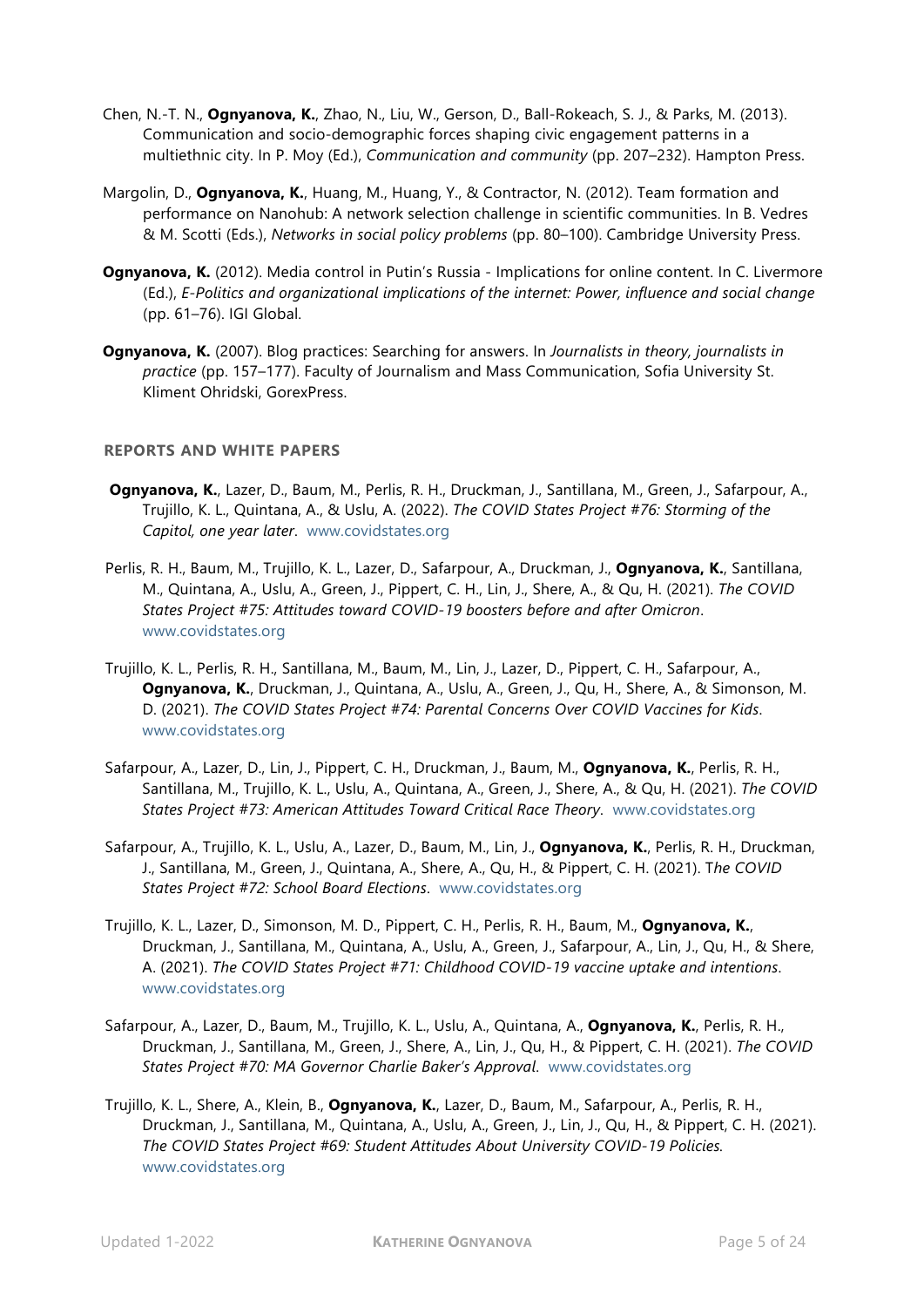- Pippert, C. H., Trujillo, K. L., Lazer, D., Baum, M., Simonson, M. D., **Ognyanova, K.**, Perlis, R. H., Druckman, J., Santillana, M., Quintana, A., Safarpour, A., Uslu, A., Green, J., Lin, J., Qu, H., & Shere, A. (2021). *The COVID States Project #68: Heightened parental concerns about COVID-19 vaccinations for children*. [www.covidstates.org](https://covidstates.org/)
- Shere, A., Trujillo, K. L., Quintana, A., Lazer, D., **Ognyanova, K.**, Perlis, R. H., Baum, M., Safarpour, A., Uslu, A., Green, J., Druckman, J., Santillana, M., Lin, J., Qu, H., & Pippert, C. H. (2021). *The COVID States Project #67: Who are the Masked Unvaccinated and the Unmasked Vaccinated?*  [www.covidstates.org](https://covidstates.org/)
- Safarpour, A., Quintana, A., Baum, M., Lazer, D., **Ognyanova, K.**, Uslu, A., Green, J., Trujillo, K. L., Shere, A., Druckman, J., Perlis, R. H., Santillana, M., Lin, J., Qu, H., & Pippert, C. H. (2021). *The COVID States Project #66: September 2021 update on executive approval*. [www.covidstates.org](https://covidstates.org/)
- Lazer, D., Qu, H., Quintana, A., **Ognyanova, K.**, Perlis, R. H., Baum, M., Druckman, J., Uslu, A., Lin, J., Santillana, M., Green, J., Simonson, M. D., Tandon, U., Safarpour, A., Trujillo, K. L., & Pippert, C. H. (2021). *The COVID States Project #65: COVID-19 vaccine attitudes among healthcare workers*. [www.covidstates.org](https://covidstates.org/)
- Baum, M., Uslu, A., Shere, A., Lazer, D., Trujillo, K. L., Druckman, J., **Ognyanova, K.**, Perlis, R. H., Santillana, M., Green, J., Lin, J., Safarpour, A., Quintana, A., Qu, H., & Pippert, C. H. (2021). *The COVID States Project #64: Continued high public support for mandating vaccines*. [www.covidstates.org](https://covidstates.org/)
- Uslu, A., Lazer, D., Perlis, R. H., Baum, M., Quintana, A., **Ognyanova, K.**, Druckman, J., Lin, J., Santillana, M., Green, J., Simonson, M. D., & Qu, H. (2021). *The COVID States Project #63: The decision to not get vaccinated, from the perspective of the unvaccinated*. [www.covidstates.org](https://covidstates.org/)
- Lazer, D., Qu, H., **Ognyanova, K.**, Baum, M., Perlis, R. H., Druckman, J., Uslu, A., Lin, J., Santillana, M., Green, J., & Simonson, M. D. (2021). *The COVID States Project #62: COVID-19 vaccine attitudes among healthcare workers*. [www.covidstates.org](https://covidstates.org/)
- Pippert, C. H., Lin, J., Lazer, D., Perlis, R. H., Simonson, M. D., **Ognyanova, K.**, Druckman, J., Tandon, U., Baum, M., & Santillana, M. (2021). *The COVID States Project #61: Parental concerns about COVID-19 vaccines*. [www.covidstates.org](https://covidstates.org/)
- **Ognyanova, K.**, Lazer, D., Baum, M., Druckman, J., Green, J., Perlis, R. H., Santillana, M., Lin, J., Simonson, M., Uslu, A. (2021). *The COVID States Project #60: COVID-19 vaccine misinformation: From uncertainty to resistance*. [www.covidstates.org](https://covidstates.org/)
- Lin, J., Lazer, D., Baum, M., Perlis, R. H., Pippert, C., Qu, H., Green, J., Druckman, J., Huh, K., Kobotis, M., **Ognyanova, K.**, Santillana, M., & Simonson, M. D. (2021). *The COVID States Project #59: What Americans think about people who are not vaccinated.* [www.covidstates.org.](https://covidstates.org/)
- Baum, M., **Ognyanova, K.**, Lazer, D., Wang, A., Lin, J., Druckman, J., Perlis, R. H., Santillana, M., Green, J., Simonson, M. D., & Uslu, A. (2021). *The COVID States Project #58: High public support for mandating vaccines.* [www.covidstates.org.](https://covidstates.org/)
- Lazer, D., Green, J., **Ognyanova, K.**, Baum, M., Lin, J., Druckman, J., Perlis, R. H., Santillana, M., & Uslu, A. (2021). *The COVID States Project #57: Social media news consumption and COVID-19 vaccination rates*. [www.covidstates.org](https://covidstates.org/)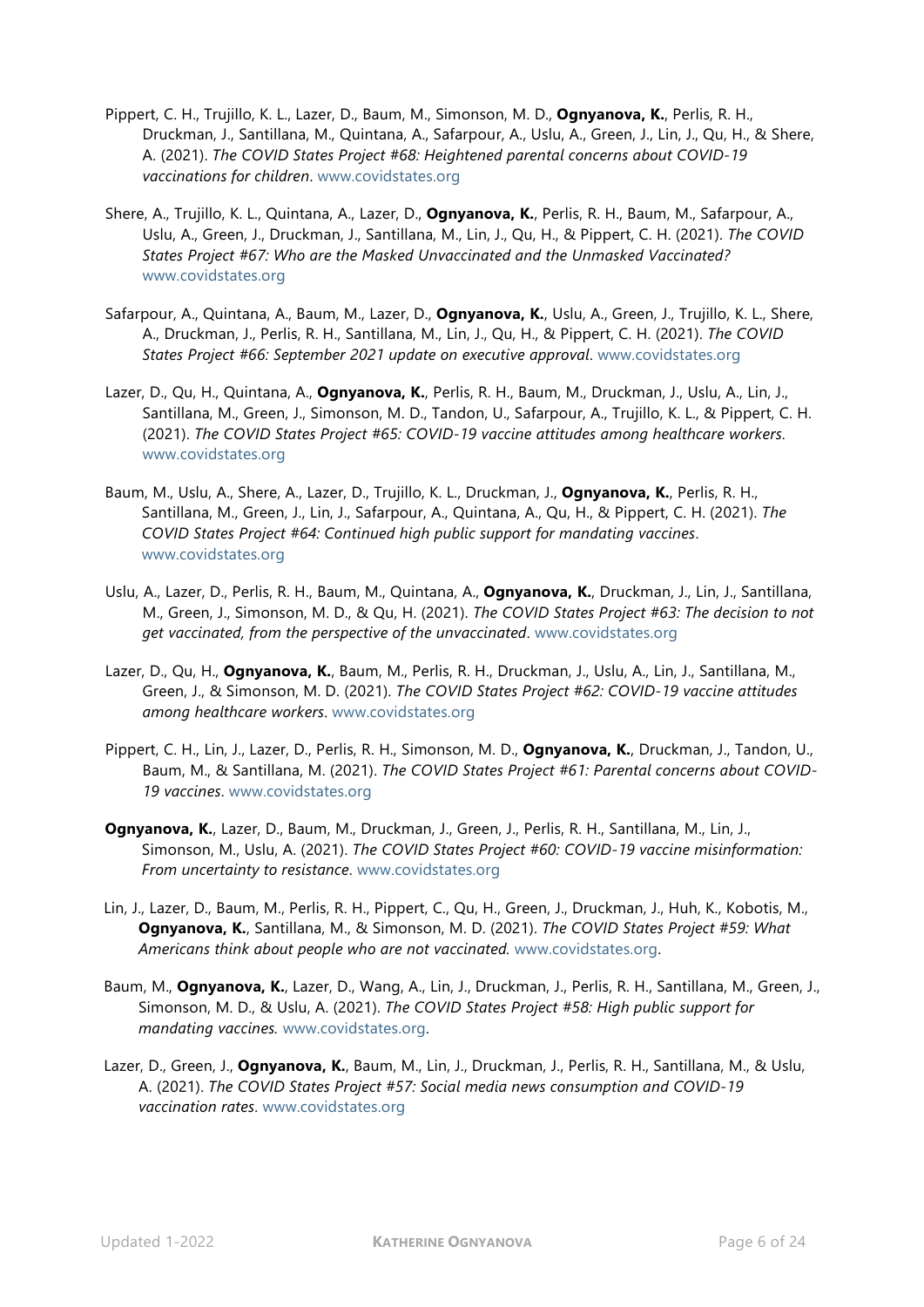- Simonson, M. D., Lazer, D., Qu, H., Uslu, A., **Ognyanova, K.**, Baum, M., Perlis, R. H., Druckman, J., Green, J., Lin, J., & Santillana, M. (2021). *The COVID States Project #56: Vaccine resistance among parents.* [www.covidstates.org](https://covidstates.org/)
- Quintana, A., Lazer, D., Perlis, R. H., **Ognyanova, K.**, Baum, M., Chwe, H., Green, J., Druckman, J., Lin, J., Santillana, M., Simonson, M. D., & Uslu, A. (2021). *The COVID States Project #55: Social Isolation during the COVID-19 pandemic*. [www.covidstates.org](https://covidstates.org/)
- Perlis, R. H., Green, J., Simonson, M. D., Lazer, D., Baum, M., **Ognyanova, K.**, Chwe, H., Druckman, J., Santillana, M., Lin, J., Uslu, A., & Quintana, A. (2021). *The COVID States Project#54: Mental health in the United States*. [www.covidstates.org](https://covidstates.org/)
- Baum, M., Simonson, M. D., Chwe, H., Perlis, R. H., Green, J., **Ognyanova, K.**, Lazer, D., Druckman, J., Lin, J., Santillana, M., Uslu, A., & Quintana, A. (2021). *The COVID States Project #53: Public support for vaccine passports*. [www.covidstates.org](https://covidstates.org/)
- Baum, M., Quintana, A., Simonson, M. D., Lazer, D., **Ognyanova, K.**, Chwe, H., Perlis, R. H., Green, J., Druckman, J., Lin, J., Santillana, M., & Uslu, A. (2021). *The COVID States Project #52: Public support for vaccine requirements*. [www.covidstates.org](https://covidstates.org/)
- Lin, J., Druckman, J., Baum, M., Lazer, D., Perlis, R. H., Santillana, M., **Ognyanova, K.**, Quintana, A., Gitomer, A., Simonson, M. D., Uslu, A., & Green, J. (2021). *The COVID States Project #51: Trajectory of health-related behaviors in California*. [www.covidstates.org](https://covidstates.org/)
- Green, J., Lazer, D., Baum, M., **Ognyanova, K.**, Perlis, R. H., Druckman, J., Gitomer, A., Simonson, M. D., Santillana, M., Lin, J., Uslu, A., & Quintana, A. (2021). *The COVID States Project #50: Update on the Johnson & Johnson vaccine pause*. [www.covidstates.org](https://covidstates.org/)
- Simonson, M. D., Chwe, H., Lazer, D., **Ognyanova, K.**, Baum, M., Perlis, R. H., Druckman, J., Santillana, M., Green, J., Uslu, A., Gitomer, A., Quintana, A., & Lin, J. (2021). *The COVID States Project #49: Vaccinating America's youth*. [www.covidstates.org](https://covidstates.org/)
- Lazer, D., **Ognyanova, K.**, Green, J., Baum, M., Perlis, R. H., Druckman, J., Gitomer, A., Simonson, M. D., Santillana, M., Lin, J., Uslu, A., & Quintana, A. (2021). *The COVID States Project #48: Assessing the impact of the pause in Johnson & Johnson vaccine use on COVID-19 vaccination intent*. [www.covidstates.org](https://covidstates.org/)
- Lazer, D., **Ognyanova, K.**, Green, J., Baum, M., Druckman, J., Gitomer, A., Simonson, M., Perlis, R. H., Santillana, M., Lin, J., Uslu, A., & Quintana, A. (2021). *The COVID States Project #47: Update on COVID-19 vaccine attitudes among healthcare workers*. [www.covidstates.org](https://covidstates.org/)
- Lazer, D., Uslu, A., Quintana, A., **Ognyanova, K.**, Baum, M., Perlis, R. H., Green, J., Gitomer, A., Simonson, M., Druckman, J., Santillana, M., & Lin, J. (2021). *The COVID States Project #46: Executive approval update*. [www.covidstates.org](https://covidstates.org/)
- Simonson, M., Baum, M., Lazer, D., **Ognyanova, K.**, Gitomer, A., Perlis, R. H., Uslu, A., Druckman, J., Green, J., Santillana, M., Quintana, A., & Lin, J. (2021). *The COVID States Project #45: Vaccine hesitancy and resistance among parents*. [www.covidstates.org](https://covidstates.org/)
- Lazer, D., Lin, J., Baum, M., Perlis, R. H., Santillana, M., Druckman, J., **Ognyanova, K.**, Green, J., Simonson, M., Quintana, A., Uslu, A., & Gitomer, A. (2021). *The COVID States Project #44: Trajectory of health-related behaviors in Massachusetts*. [www.covidstates.org](https://covidstates.org/)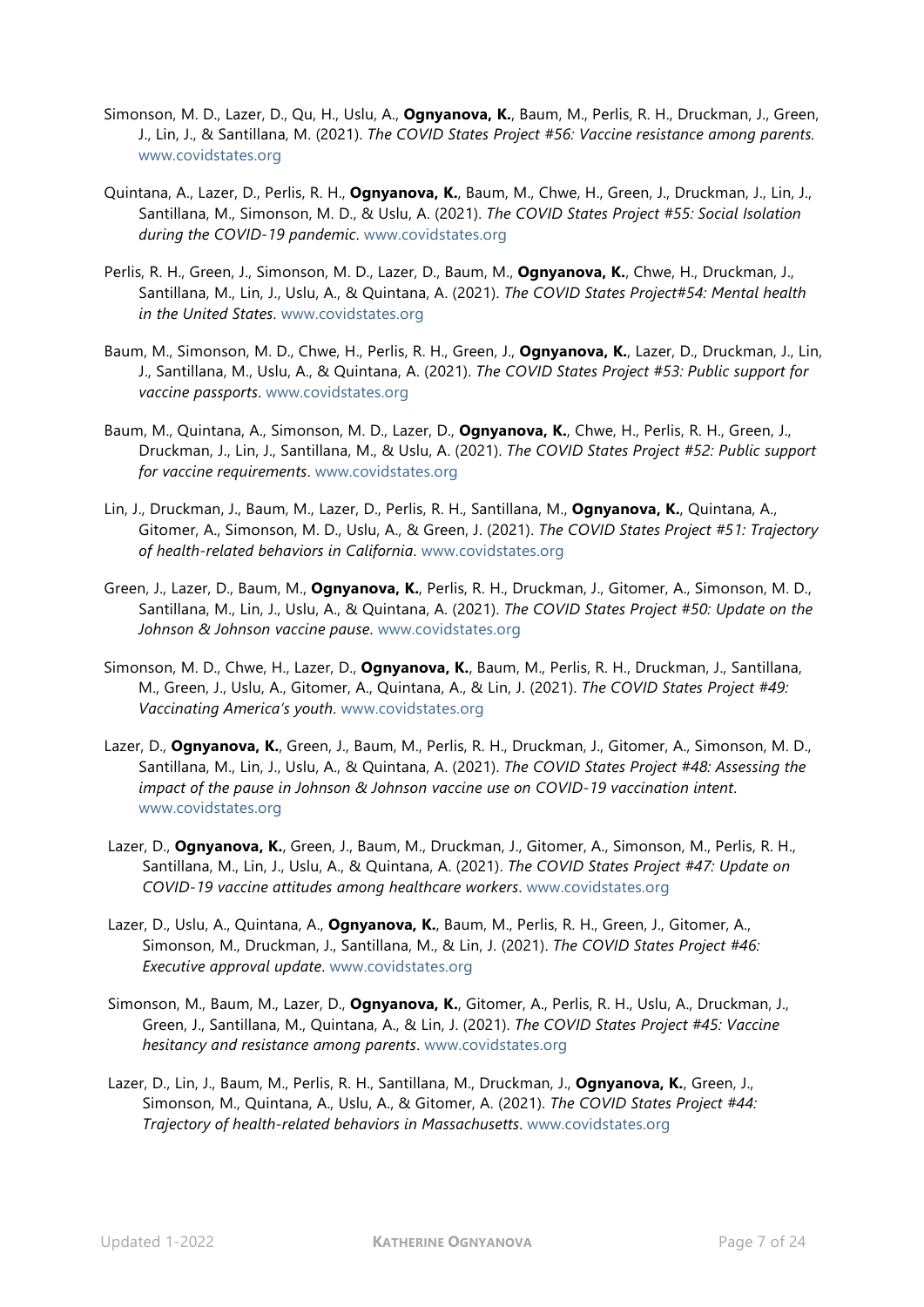- Lazer, D., **Ognyanova, K.**, Baum, M., Druckman, J., Green, J., Gitomer, A., Simonson, M., Perlis, R. H., Santillana, M., Quintana, A., Lin, J., & Uslu, A. (2021). *The COVID States Project #43: COVID-19 vaccine rates and attitudes among Americans*. [www.covidstates.org](https://covidstates.org/)
- Lin, J., **Ognyanova, K.**, Druckman, J., Perlis, R. H., Santillana, M., Lazer, D., Quintana, A., Baum, M., Gitomer, A., Simonson, M., Green, J., & Uslu, A. (2021b). *The COVID States Project #42: Trajectory of health-related behaviors in New York*. [www.covidstates.org](https://covidstates.org/)
- Lin, J., **Ognyanova, K.**, Druckman, J., Perlis, R. H., Santillana, M., Lazer, D., Quintana, A., Baum, M., Gitomer, A., Simonson, M., Green, J., & Uslu, A. (2021a). *The COVID States Project #41: Trajectory of health-related behaviors in New Jersey*. [www.covidstates.org](https://covidstates.org/)
- Lazer, D., Perlis, R. H., **Ognyanova, K.**, Baum, M., Simonson, M., Green, J., Druckman, J., Gitomer, A., Lin, J., Santillana, M., & Quintana, A. (2021). *The COVID States Project #40: COVID-19 vaccine attitudes among healthcare workers*. [www.covidstates.org](https://covidstates.org/)
- Lazer, D., Baum, M., **Ognyanova, K.**, Simonson, M., Green, J., Druckman, J., Gitomer, A., Lin, J., Perlis, R. H., Santillana, M., & Quintana, A. (2021). *The COVID States Project #39: Public attitudes towards the storming of the Capitol building*. [www.covidstates.org](https://covidstates.org/)
- Baum, M., Perlis, R. H., Green, J., Lazer, D., **Ognyanova, K.**, Santillana, M., Quintana, A., Druckman, J., Simonson, M., Gitomer, A., Lin, J., & Uslu, A. (2021). *The COVID States Project #38: Public perceptions of education during the COVID-19 pandemic*. [www.covidstates.org](https://covidstates.org/)
- Simonson, M., Lazer, D., Perlis, R. H., Baum, M., Green, J., Gitomer, A., **Ognyanova, K.**, Druckman, J., Lin, J., Santillana, M., Quintana, A., & Uslu, A. (2021). *The COVID States Project #37: Gun purchases during the COVID-19 pandemic*. [www.covidstates.org](https://covidstates.org/)
- Green, J., Lazer, D., Baum, M., Druckman, J., Uslu, A., Simonson, M., **Ognyanova, K.**, Gitomer, A., Lin, J., Perlis, R. H., Santillana, M., & Quintana, A. (2021). *The COVID States Project #36: Evaluation of COVID-19 vaccine communication strategies*. [www.covidstates.org](https://covidstates.org/)
- Green, J., Lazer, D., **Ognyanova, K.**, Baum, M., Druckman, J., Gitomer, A., Simonson, M., Lin, J., Perlis, R. H., Santillana, M., Quintana, A., & Uslu, A. (2021). *The COVID States Project #35: Public attitudes towards COVID-19 vaccines*. [www.covidstates.org](https://covidstates.org/)
- Lazer, D., Quintana, A., Baum, M., **Ognyanova, K.**, Gitomer, A., Green, J., Druckman, J., Simonson, M., Lin, J., Perlis, R. H., Santillana, M., & Chwe, H. (2021). *The COVID States Project #34: Update on holiday gatherings in December 2020*. [www.covidstates.org](https://covidstates.org/)
- Chwe, H., Quintana, A., Lazer, D., Baum, M., **Ognyanova, K.**, Simonson, M., Uslu, A., Druckman, J., Perlis, R. H., Green, J., Santillana, M., Gitomer, A., & Lin, J. (2021). *The COVID States Project #33: Update on COVID-19 test turnaround times across the country*. [www.covidstates.org](https://covidstates.org/)
- Lazer, D., Quintana, A., Baum, M., **Ognyanova, K.**, Simonson, M., Uslu, A., Druckman, J., Perlis, R. H., Green, J., Santillana, M., Gitomer, A., Lin, J., & Chwe, H. (2021). *The COVID States Project #32: Update on public support for measures aimed at curbing COVID-19*. [www.covidstates.org](https://covidstates.org/)
- Lazer, D., Quintana, A., Perlis, R. H., Baum, M., **Ognyanova, K.**, Santillana, M., Druckman, J., Green, J., Simonson, M., Gitomer, A., Uslu, A., Lin, J., & Chwe, H. (2021). *The COVID States Project #31: Update on the trajectory of health-related behaviors*. [www.covidstates.org](https://covidstates.org/)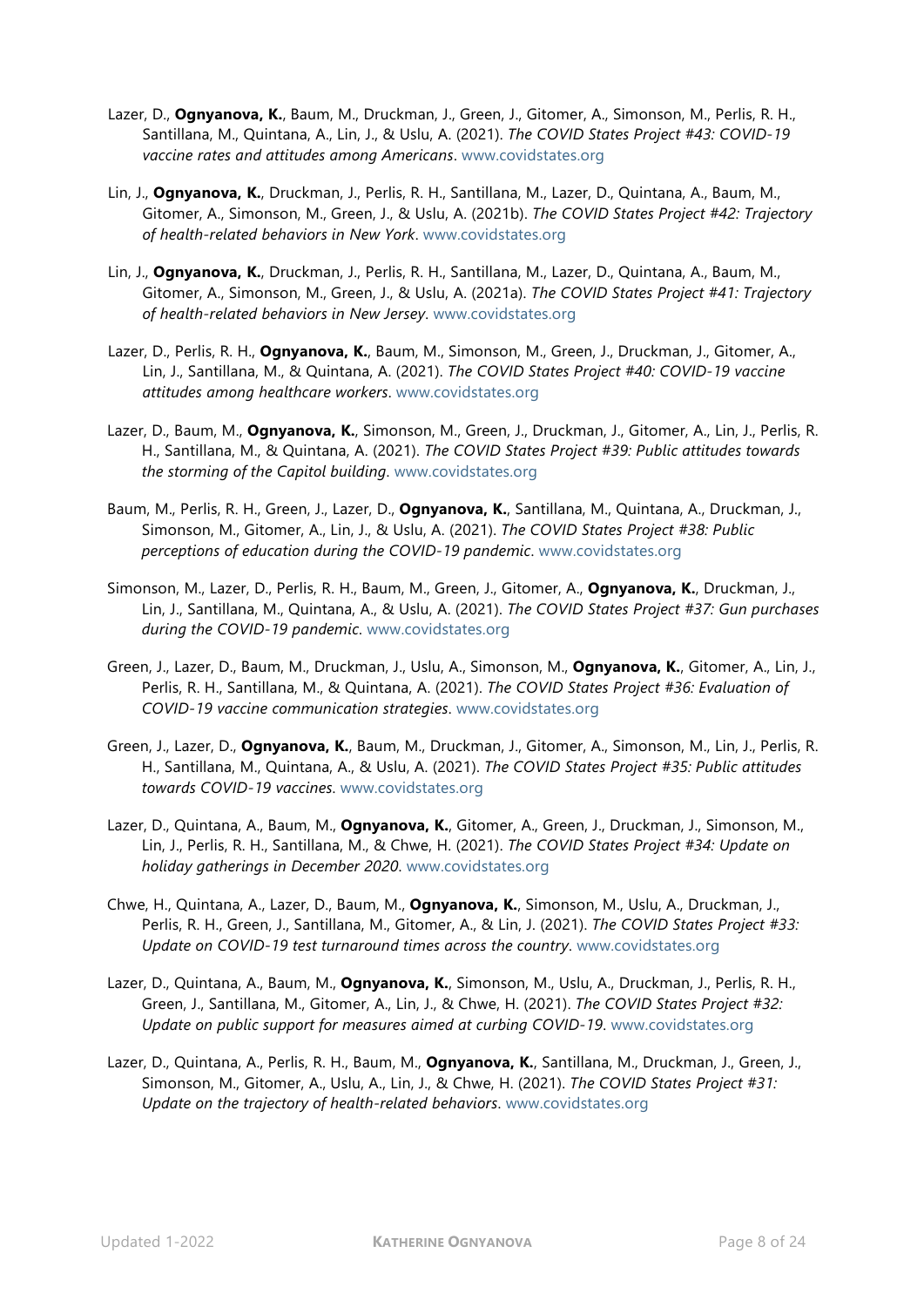- Baum, M., Lin, J., Lazer, D., **Ognyanova, K.**, Perlis, R. H., Druckman, J., Santillana, M., Quintana, A., Simonson, M., Green, J., Uslu, A., Gitomer, A., & Chwe, H. (2021). *The COVID States Project #30: Economic hardships due to the COVID-19 pandemic*. [www.covidstates.org](https://covidstates.org/)
- **Ognyanova, K.**, Lazer, D., Baum, M., Perlis, R. H., Druckman, J., Santillana, M., Quintana, A., Simonson, M., Green, J., Lin, J., Uslu, A., Gitomer, A., & Chwe, H. (2021). *The COVID States Project #29: Election fairness and trust in institutions*. [www.covidstates.org](https://covidstates.org/)
- Baum, M., **Ognyanova, K.**, Uslu, A., Lazer, D., Perlis, R. H., Santillana, M., Druckman, J., Quintana, A., Gitomer, A., Simonson, M., Green, J., Chwe, H., & Lin, J. (2021). *The COVID States Project #28: Public support for measures aimed at curbing COVID-19 in Massachusetts*. [www.covidstates.org](https://covidstates.org/)
- Druckman, J., Lin, J., Perlis, R. H., Santillana, M., Lazer, D., Quintana, A., Yang, L., Huh, K., Baum, M., **Ognyanova, K.**, Gitomer, A., Uslu, A., Simonson, M., Green, J., & Chwe, H. (2021). *The COVID States Project #27: Trajectory of COVID-19-related behaviors in Illinois*. [www.covidstates.org](https://covidstates.org/)
- Lazer, D., Santillana, M., Perlis, R. H., Quintana, A., **Ognyanova, K.**, Green, J., Baum, M., Simonson, M., Uslu, A., Chwe, H., Druckman, J., Lin, J., & Gitomer, A. (2021). *The COVID States Project #26: Trajectory of COVID-19-related behaviors*. [www.covidstates.org](https://covidstates.org/)
- Baum, M., Uslu, A., Santillana, M., **Ognyanova, K.**, Perlis, R. H., Lazer, D., Druckman, J., Quintana, A., Simonson, M., Gitomer, A., Green, J., Chwe, H., & Lin, J. (2021). *The COVID States Project #25: Public support for measures aimed at curbing COVID-19*. [www.covidstates.org](https://covidstates.org/)
- Lazer, D., Santillana, M., Perlis, R. H., Baum, M., **Ognyanova, K.**, Druckman, J., Quintana, A., Simonson, M., Gitomer, A., Green, J., Chwe, H., Lin, J., & Uslu, A. (2021). *The COVID States Project #24: The trajectory of health-related behaviors in Massachusetts*. [www.covidstates.org](https://covidstates.org/)
- Perlis, R. H., Green, J., Quintana, A., Gitomer, A., Chwe, H., Simonson, M., Lazer, D., Baum, M., Lin, J., **Ognyanova, K.**, Druckman, J., & Santillana, M. (2021). *The COVID States Project #23: Depression among young adults*. [www.covidstates.org](https://covidstates.org/)
- Lazer, D., Quintana, A., Uslu, A., Green, J., **Ognyanova, K.**, Baum, M., Chwe, H., Simonson, M., Gitomer, A., Druckman, J., Santillana, M., Lin, J., & Perlis, R. H. (2021). *The COVID States Project #22: Executive approval update*. [www.covidstates.org](https://covidstates.org/)
- Baum, M., Lin, J., Gitomer, A., Quintana, A., **Ognyanova, K.**, Green, J., Lazer, D., Druckman, J., Perlis, R. H., Santillana, M., Chwe, H., & Simonson, M. (2021). *The COVID States Project #21: Most important problems facing the nation today*. [www.covidstates.org](https://covidstates.org/)
- Lazer, D., Quintana, A., Green, J., **Ognyanova, K.**, Chwe, H., Perlis, R. H., Baum, M., Gitomer, A., Druckman, J., Santillana, M., Lin, J., & Simonson, M. (2021). *The COVID States Project #20: Public opinion around federal and state reactions to COVID-19*. [www.covidstates.org](https://covidstates.org/)
- Green, J., Lazer, D., Baum, M., Gitomer, A., Quintana, A., **Ognyanova, K.**, Druckman, J., Perlis, R. H., Santillana, M., Chwe, H., Lin, J., & Simonson, M. (2021). *The COVID States Project #19: Pandemicrelated factors associated with candidate preferences*. [www.covidstates.org](https://covidstates.org/)
- Lazer, D., Ruck, D. J., Quintana, A., Shugars, S., Joseph, K., Grinberg, N., Gallagher, R. J., Horgan, L., Gitomer, A., Bajak, A., Baum, M., **Ognyanova, K.**, Qu, H., Hobbs, W., McCabe, S., & Green, J. (2021). *The COVID States Project #18: Fake news on Twitter*. [www.covidstates.org](https://covidstates.org/)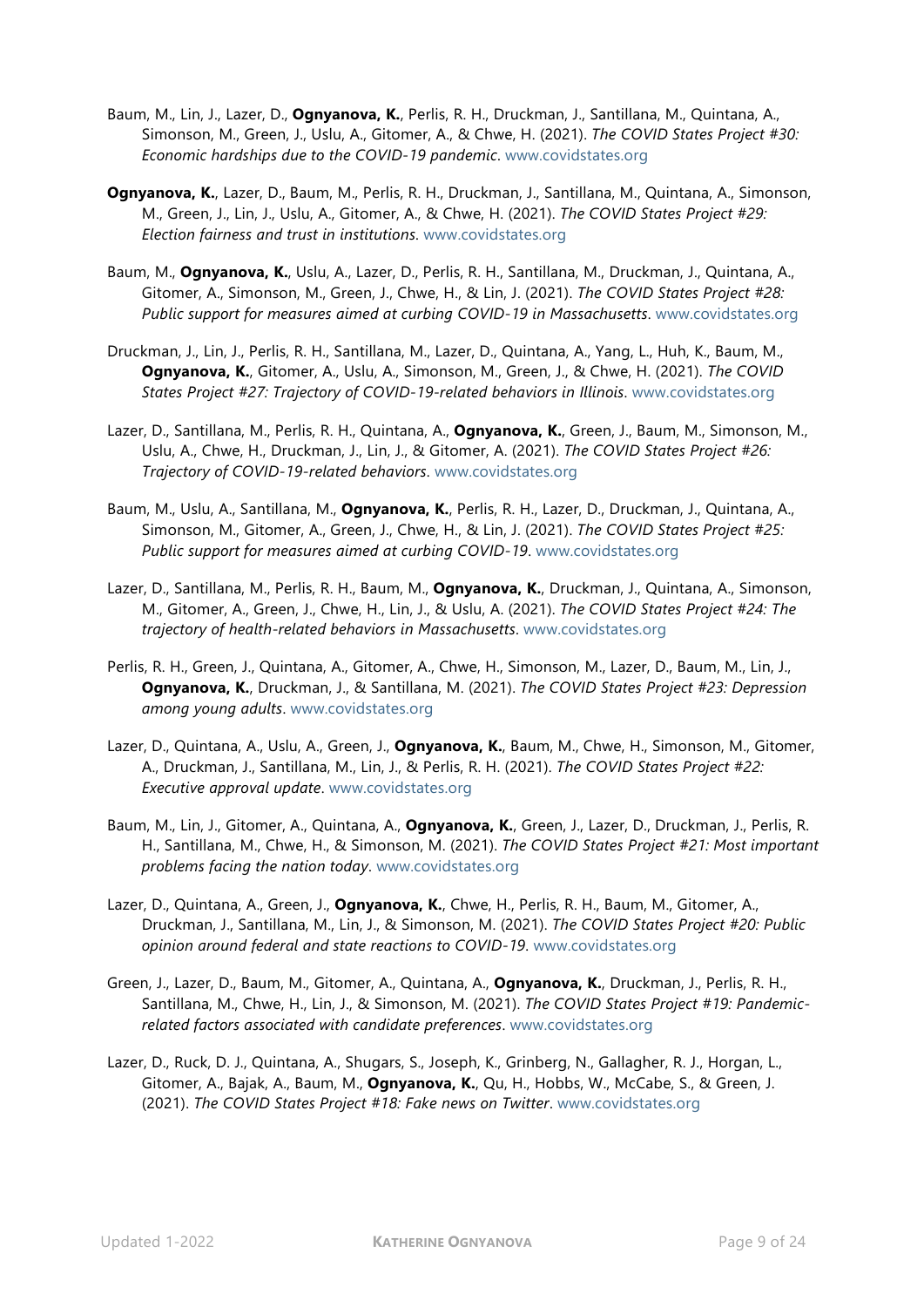- Chwe, H., Quintana, A., Lazer, D., Baum, M., **Ognyanova, K.**, Perlis, R. H., Santillana, M., Gitomer, A., Green, J., Druckman, J., Simonson, M., & Lin, J. (2021). *The COVID States Project #17: COVID-19 test result times*. [www.covidstates.org](https://covidstates.org/)
- Lazer, D., Green, J., Baum, M., Quintana, A., **Ognyanova, K.**, Gitomer, A., Druckman, J., Simonson, M., Chwe, H., Perlis, R. H., Lin, J., & Santillana, M. (2021). *The COVID States Project #16: Partisan differences in intention to vote by mail*. [www.covidstates.org](https://covidstates.org/)
- Baum, M., Gitomer, A., **Ognyanova, K.**, Chwe, H., Perlis, R. H., Lazer, D., Green, J., Quintana, A., Lin, J., Druckman, J., Santillana, M., & Simonson, M. (2021). *The COVID States Project #15: Public support for a fifth COVID-19 relief package*. [www.covidstates.org](https://covidstates.org/)
- Baum, M., **Ognyanova, K.**, Chwe, H., Quintana, A., Perlis, R. H., Lazer, D., Druckman, J., Santillana, M., Lin, J., Volpe, J. D., Simonson, M., & Green, J. (2021). *The COVID States Project #14: Misinformation and vaccine acceptance*. [www.covidstates.org](https://covidstates.org/)
- Baum, M., Lin, J., **Ognyanova, K.**, Chwe, H., Quintana, A., Lazer, D., Druckman, J., Perlis, R. H., Santillana, M., Volpe, J. D., Simonson, M., & Green, J. (2021). *The COVID States Project #13: Public trust in institutions and vaccine acceptance*. [www.covidstates.org](https://covidstates.org/)
- Lazer, D., Quintana, A., **Ognyanova, K.**, Baum, M., Volpe, J. D., Druckman, J., Perlis, R. H., Santillana, M., Chwe, H., Simonson, M., Green, J., & Lin, J. (2021). *The COVID States Project #12: Executive approval update*. [www.covidstates.org](https://covidstates.org/)
- Baum, M., Perlis, R. H., **Ognyanova, K.**, Chwe, H., Lazer, D., Druckman, J., Green, J., Santillana, M., Volpe, J. D., Quintana, A., & Simonson, M. (2021). *The COVID States Project #11: Perceptions of school reopening safety in the US*. [www.covidstates.org](https://covidstates.org/)
- Lazer, D., Santillana, M., Perlis, R. H., **Ognyanova, K.**, Baum, M., Druckman, J., Quintana, A., Volpe, J. D., Chwe, H., & Simonson, M. (2021). *The COVID States Project #10: The pandemic and the protests*. [www.covidstates.org](https://covidstates.org/)
- Perlis, R. H., Lazer, D., **Ognyanova, K.**, Baum, M., Santillana, M., Druckman, J., Volpe, J. D., Quintana, A., Chwe, H., & Simonson, M. (2020). *The COVID States Project #9: Will Americans vaccinate themselves and their children against COVID-19*. [www.covidstates.org](https://covidstates.org/)
- Lazer, D., Santillana, M., Perlis, R. H., **Ognyanova, K.**, Baum, M., Quintana, A., Druckman, J., Volpe, J. D., Chwe, H., & Simonson, M. (2020). *The COVID States Project #8: Failing the test*. [www.covidstates.org](https://covidstates.org/)
- Lazer, D., **Ognyanova, K.**, Baum, M., Quintana, A., Volpe, J. D., Druckman, J., Perlis, R. H., Santillana, M., Chwe, H., & Simonson, M. (2020). *The COVID States Project #7: Update on vote by mail*. [www.covidstates.org](https://covidstates.org/)
- Baum, M., Lazer, D., **Ognyanova, K.**, Quintana, A., Volpe, J. D., Druckman, J., Perlis, R. H., Santillana, M., Chwe, H., & Simonson, M. (2020). *The COVID States Project #6: Update on executive approval*. [www.covidstates.org](https://covidstates.org/)
- Lazer, D., **Ognyanova, K.**, Quintana, A., Baum, M., Volpe, J. D., Druckman, J., Perlis, R. H., Santillana, M., Chwe, H., & Simonson, M. (2020). *The COVID States Project #5: Approval of executive performance during COVID-19*. [www.covidstates.org](https://covidstates.org/)
- **Ognyanova, K.**, Perlis, R. H., Baum, M., Lazer, D., Druckman, J., Santillana, M., & Volpe, J. D. (2020). *The COVID States Project #4: A 50-state COVID-19 Survey Report*. [www.covidstates.org](https://covidstates.org/)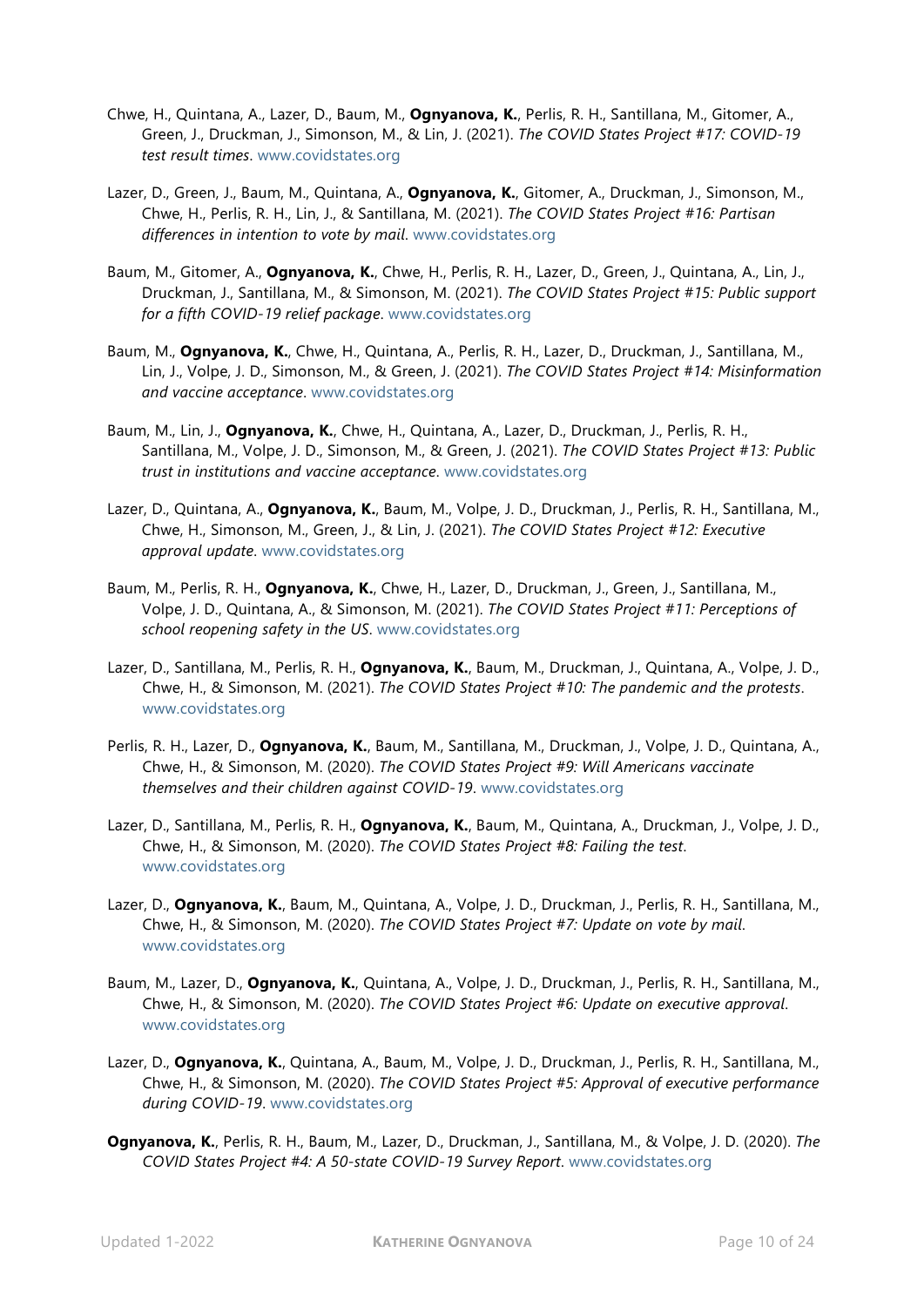- Baum, M., **Ognyanova, K.**, Lazer, D., Volpe, J. D., Perlis, R. H., Druckman, J., & Santillana, M. (2020b). *The COVID States Project #3: Vote by mail*. [www.covidstates.org](https://covidstates.org/)
- Baum, M., **Ognyanova, K.**, Lazer, D., Volpe, J. D., Perlis, R. H., Druckman, J., & Santillana, M. (2020a). *The COVID States Project #2: A 50-state COVID-19 Survey Report*. [www.covidstates.org](https://covidstates.org/)
- Lazer, D., Baum, M., **Ognyanova, K.**, & Volpe, J. D. (2020). *The COVID States Project #1: A 50-state COVID-19 Survey Report*. [www.covidstates.org](https://covidstates.org/)
- Friedland, L. A., Napoli, P. M., **Ognyanova, K.**, Weil, C., & Wilson III, E. J. (2012). *Review of the literature regarding critical information needs of the American public* (pp. 1–124). Federal Communications Commission.
- Cole, J., Suman, M., Schramm, P., Zhou, L., Salvador, A., **Ognyanova, K.**, & Lebo, H. (2012). *The World Internet Project: International Report 2012* (pp. 1–206). USC Annenberg School Center for the Digital Future.
- Cole, J., Suman, M., Schramm, P., Zhou, L., Salvador, A., **Ognyanova, K.**, & Lebo, H. (2011). *The World Internet Project: International Report 2011* (pp. 1–207). USC Annenberg School Center for the Digital Future.
- Cole, J., Suman, M., Schramm, P., Zhou, L., Salvador, A., **Ognyanova, K.**, & Lebo, H. (2011). *The 2011 Digital Future Report. Ten studies 2000-2010: A portrait of Americans on the Internet* (pp. 1–191). USC Annenberg School Center for the Digital Future.
- Totin, A., Markov, D., **Ognyanova, K.**, Dimov, M., Georgiev, S., Yalamov, T., Hristov, H., & Tzvetanov, T. (2006). *E-Bulgaria 2006* (pp. 1–87). Applied Research and Communications Fund.
- Totin, A., Markov, D., **Ognyanova, K.**, Mirski, K., Sirakov, L., Yordanova, M., Stefanov, R., & Yalamov, T. (2005). *E-Bulgaria 2005* (pp. 1–84). Applied Research and Communications Fund.

# **CONFERENCE PRESENTATIONS**

- **Ognyanova, K.** (2021). *COVID-19 vaccine misperceptions, uncertainty, and health outcomes*. Rutgers COVID-19 Research Retreat, conducted online.
- Quintana, A., Lazer, D., **Ognyanova, K.**, Perlis, R., Baum, M., Lin, J., Druckman, J., Santillana, M., Simonson, M., Green, J., & Volpe, J. (2021). *Social Isolation and Social Networks in the United States through the COVID-19 pandemic*. Networks 2021, A Joint Sunbelt and NetSci Conference, conducted online.
- **Ognyanova, K.** (2021). *Pandemic information and misinformation.* COVID-19 and Society. 13th ACM Web Science Conference (WebSci'21), conducted online.
- Druckman, J., Lazer, D., **Ognyanova, K.,** Baum, M., & Simonson, M. (2020). *Vulnerable Populations and COVID-19 Misinformation*. American Political Science Association (APSA) Annual Conference, conducted online.
- Simonson, M., **Ognyanova, K.,** Baum, M., Druckman, J., & Lazer, D. (2020). *Black Networks Matter.*  American Political Science Association (APSA) Annual Conference, conducted online.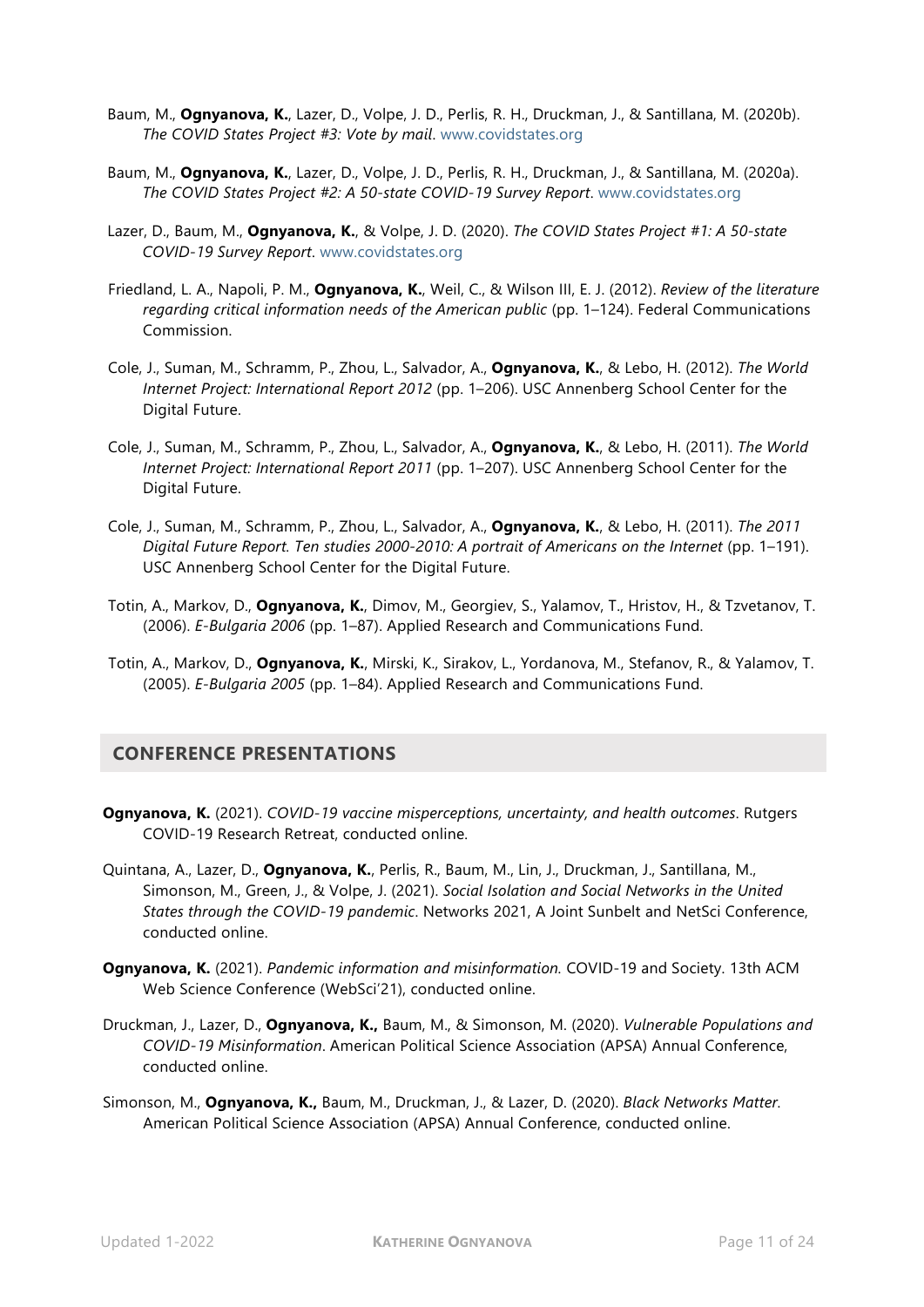- Simonson, M., Lazer, D., Santillana, M., **Ognyanova, K**., Della Volpe, J., Baum, M., Perlis, R., Druckman, J., & Green, J. (2020). *Risk factors for SARS-cov-2 transmission through intrahousehold networks*. International Network for Social Network Analysis (INSNA) Sunbelt Conference, conducted online.
- **Ognyanova, K.** (2020). *The networks of politics: Tie strength and the spread of political knowledge.* International Communication Association (ICA) Annual Conference, conducted online.
- **Ognyanova, K.**, Lazer, D., Robertson, R., & Wilson, C. (2020). *The consequences of fake news: Misinformation, media trust, and confidence in political institutions.* International Communication Association (ICA) Annual Conference, conducted online.
- **Ognyanova, K.** (2019). *Contagious politics: The spread of political knowledge through online and offline social networks*. National Communication Association (NCA) Annual Conference, Baltimore, MD.
- Bejarano, W., Ru, X., Kim, M., & **Ognyanova, K.** (2019). *Social media signals in communication research*. National Communication Association (NCA) Annual Conference, Baltimore, MD.
- **Ognyanova, K.** (2019). *Social choices: The spread of attitudes towards media and politics in online and offline social networks.* International Network for Social Network Analysis (INSNA) Sunbelt Conference, Montreal, CA.
- **Ognyanova, K.** (2019). *The social context of media trust: A network influence model.* International Communication Association (ICA) Annual Conference, Washington, DC. **[Top 4 Papers, Mass Communication Division]**
- Bontempo, A., **Ognyanova, K.**, & Mikesell, L. (2018). *Therapeutic affordances of patient online communities*. National Communication Association (NCA) Annual Conference, Salt Lake City, UT.
- Bontempo, A., **Ognyanova, K.**, & Mikesell, L. (2018). *High incidence of diagnostic error of endometriosis in Australia, Canada, Ireland, Romania, and the UK.* European Health Psychology Society (EHPS) Annual conference, Galway, Ireland.
- **Ognyanova, K.** (2018). *Using computational and networked tools to rebuild media theory.* International Communication Association (ICA) Annual Conference, Prague, Czech Republic.
- Bontempo, A., **Ognyanova, K.**, & Mikesell, L. (2018). *Trust in physicians predicts patient online community use in women with endometriosis*. Kentucky Conference on Health Communication, Lexington, KY.
- Bontempo, A., **Ognyanova, K.**, & Mikesell, L. (2018). *High incidence of diagnostic error of endometriosis in the U.S*., American Public Health Association (APHA) Annual Conference, San Diego, CA.
- Katz, V., Moran, M., & **Ognyanova, K.** (2017). *Contextualizing connectivity: How internet quality and parental factors impact lower-income children's technology use*. Digital Media & Learning Conference, Irvine, CA.
- **Ognyanova, K**. (2017). *Challenges and opportunities of computational media research.* Association for Education in Journalism and Mass Communication (AEJMC) Annual Conference, Chicago, IL.
- **Ognyanova, K.** (2017). *Trends, tools, and techniques in network visualization for the social sciences*. International Communication Association (ICA) Annual Conference, San Diego, CA.
- Lazer, D., **Ognyanova, K.** Neblo, M., & Minozzi, W. (2017). *Cross-cutting pressures and the emergence of political identity in 2016*. American Political Science Association (APSA) Annual Conference, San Francisco, CA.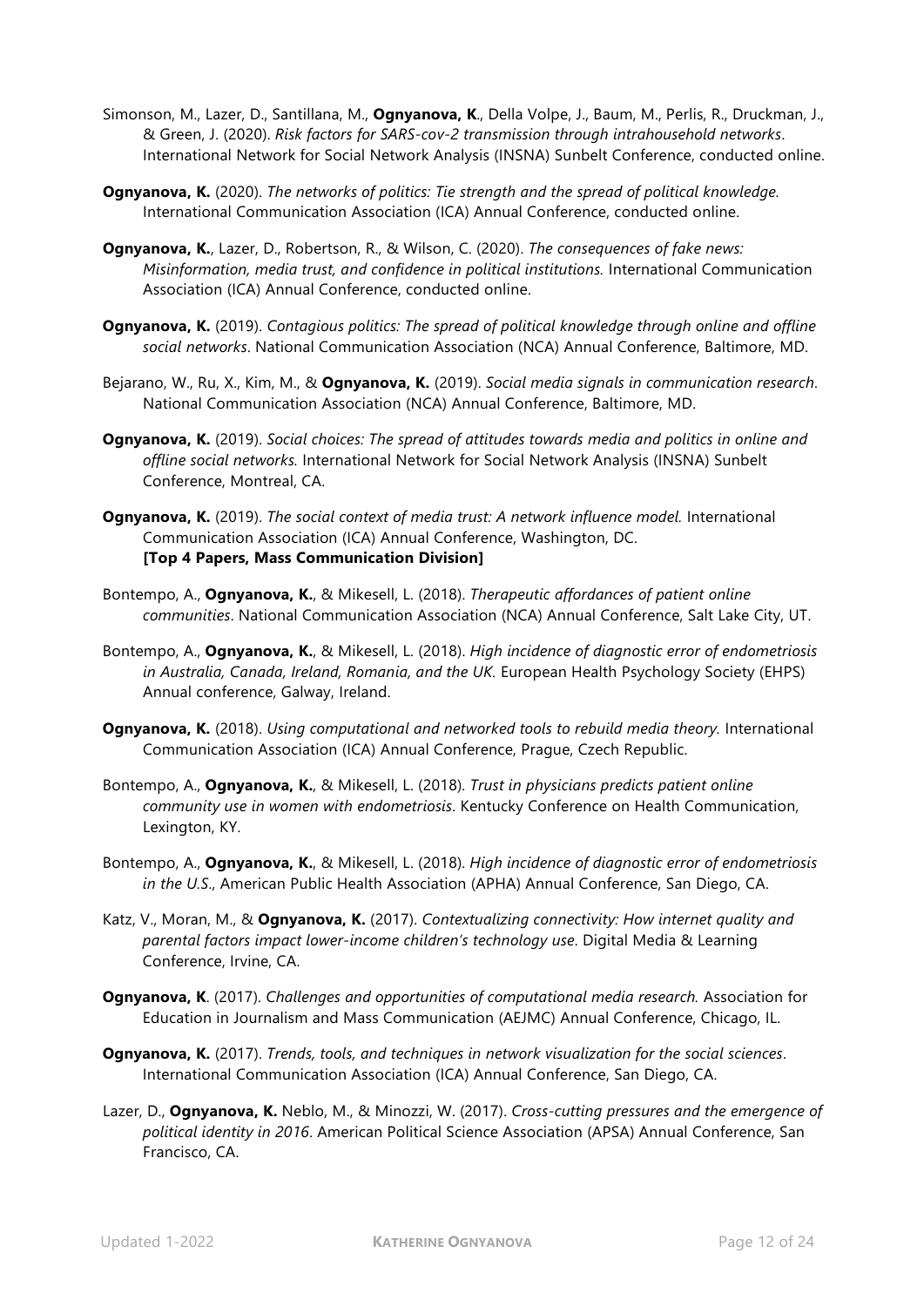- **Ognyanova, K.** (2016). *The road to rebuilding media theory: Computational and network approaches to mass communication.* International Communication Association (ICA) Annual Conference, Fukuoka, Japan.
- **Ognyanova, K.** (2016). *Promoting transparency and replicability in communication research.*  International Communication Association (ICA) Annual Conference, Fukuoka, Japan.
- Liu, W., Chen, N-T., **Ognyanova, K.**, Ball-Rokeach, S., & Parks, M. (2016). *Paths of influence between a hyperlocal news website and civic engagement in a multiethnic community*. International Communication Association (ICA) Annual Conference, Fukuoka, Japan.
- Weber, M., **Ognyanova, K.**, & Kosterich, A. (2016). *Imitation in the quest to adapt: Lessons from news media on the early web.* National Communication Association (NCA) Annual Conference, Philadelphia, PA.
- Song, H., Minozzi, W., **Ognyanova, K.**, Lazer, D., & Neblo, M. (2016). *Who discusses politics, why, and how?* American Political Science Association (APSA) Annual Conference, Philadelphia, PA.
- Radford, J., Pilny, A., **Ognyanova, K.**, Horgan, L, Wojcik, S., & Lazer, D. (2016). *Gaming for science: A demo of online experiments on VolunteerScience.com.* ACM Conference on Computer-Supported Cooperative Work and Social Computing (CSCW), San Francisco, CA.
- Radford, J., Pilny, A., Reichelmann, A., Keegan, B., Foucault Welles, B., **Ognyanova, K.**, Hoye, J., Meleis, W., & Lazer, D. (2016). *Volunteer Science as an online platform for experiments in organizations*. Academy of Management (AOM) Annual Meeting, Anaheim, CA.
- Song, H., Minozzi, W., Lazer, D., Neblo, M., & **Ognyanova, K.** (2016). *The incidental pundit: Intention and opportunity in political conversation.* Midwest Political Science Association (MPSA) Annual Conference, Chicago, IL.
- Song, H., Minozzi, W., Lazer, D., Neblo, M., & **Ognyanova, K.** (2016). *Differing perspectives on informal political conversation and their implications.* Midwest Political Science Association (MPSA) Annual Conference, Chicago, IL.
- **Ognyanova, K.**, Lazer, D., Neblo, M., & Minozzi, W. (2015). *Drivers of young adult political identity: The role of peers in political behavior.* Political Networks (POLNET) Annual Conference, Portland, OR.
- **Ognyanova, K.** (2015). *The end of mass communication is really just a beginning: Using computational and network approaches to rebuild media theory*. Communication Science in the Digital Age: New Frontiers in Theory and Research Workshop, International Communication Association (ICA) Annual Conference, San Juan, PR.
- Radford, J., Keegan, B., **Ognyanova, K.**, Foucault Welles, B., Hoye, J., Karbeyaz, C., Meleis, W., & Lazer, D. (2015). V*alidating massively open online social experiments with Volunteer Science.* International Communication Association (ICA) Annual Conference, San Juan, PR.
- **Ognyanova, K.** (2015). *Online experiments: Methods, opportunities, and challenges.* Panel at the International Communication Association (ICA) Annual Conference, San Juan, PR.
- Lazer, D., Meleis, W., Foucault Welles, B., Riedl, C., Radford, J., Keegan, B., **Ognyanova, K.**, Wojcik, S., Hoye, J., & Karbeyaz, C. (2015). *Performing massively open online social experiments with Volunteer Science.* Crowdsourcing and Online Behavioral Experiments Workshop (COBE), Portland, OR.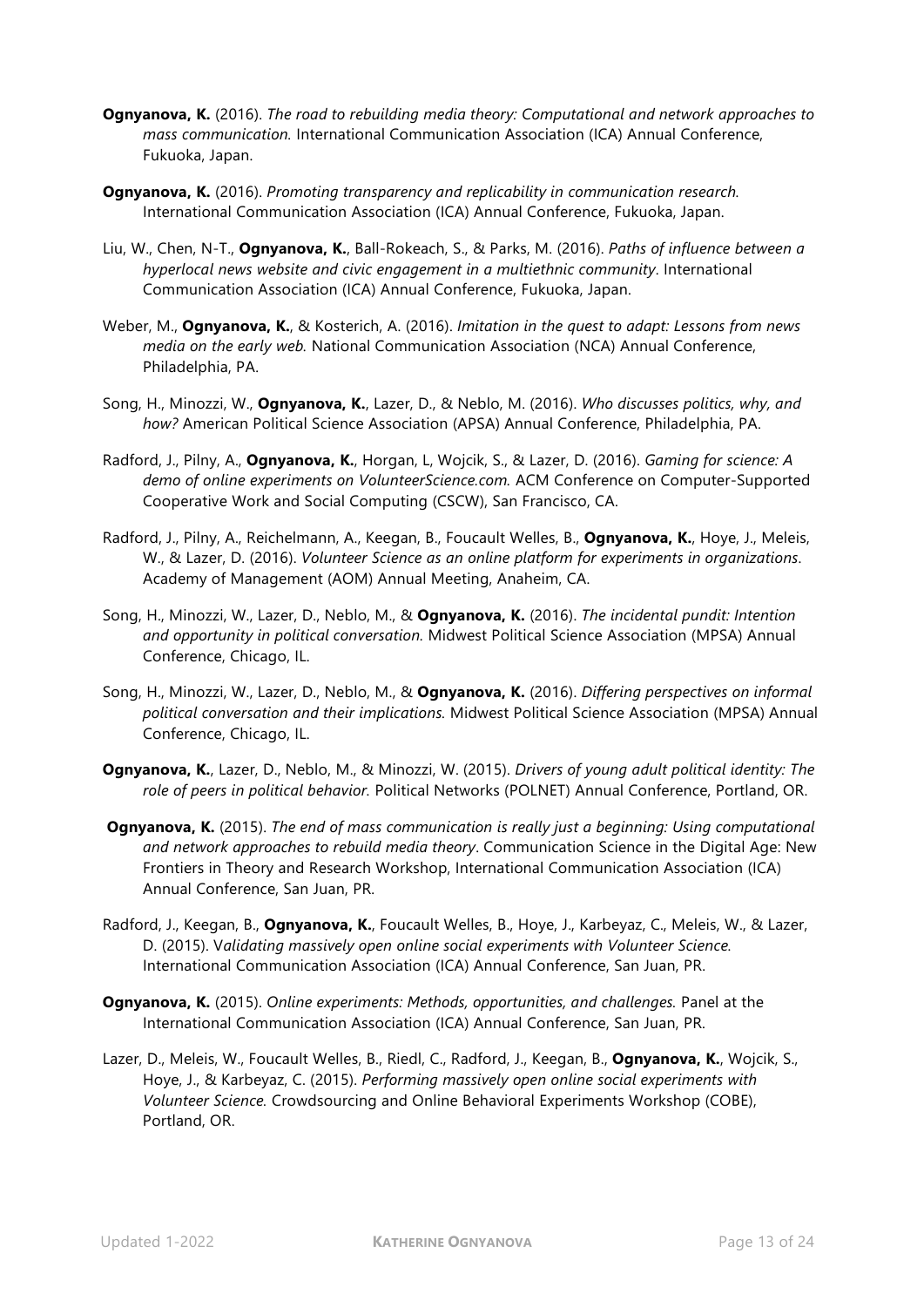- Keegan, B., **Ognyanova, K.**, Radford, J., Foucault Welles, B., Riedl, C., Hoye, J., Karbeyaz, C., Meleis, W., & Lazer, D. (2015). *Conducting massively open online social experiments with Volunteer Science.* Society for Industrial and Organizational Psychology (SIOP) Annual Meeting, Philadelphia, PA.
- Radford, J., Keegan, B., Hoye, J., Karbeyaz, C., **Ognyanova, K.**, Foucault Welles, B., Meleis, W., & Lazer, D. (2015). *Conducting massively open online social experiments with Volunteer Science*. International Conference on Weblogs and Social Media (ICWSM), Oxford, UK.
- **Ognyanova, K.**, Lazer, D., Neblo, M., Minozzi, W., & Rubineau, B. (2014). *What you know and who you know: Discussion networks and political knowledge*. Political Networks (POLNET) Annual Conference, Montreal, Canada.
- **Ognyanova, K.**, Lazer, D., Neblo, M., Minozzi, W., & Rubineau, B. (2014). *Ties that bind across contexts: Personality and the evolution of multiplex networks*. NetSci Annual Conference, Berkeley, CA.
- Lazer, D., **Ognyanova, K.**, Neblo, M., Minozzi, W., & Rubineau, B. (2014). *The social control of political participation: Conflict and contagion as processes (de)mobilizing voting.* Midwest Political Science Association Convention, Chicago, IL.
- **Ognyanova, K.** (2014). *Dynamic agenda-convergence networks: Predictors of homogeneity in news content across outlets and sectors*. International Network for Social Network Analysis (INSNA) Sunbelt Conference, St. Petersburg, FL.
- Kimura, J., **Ognyanova, K.**, & Beacom, A. (2014). *Using network analysis of patient referral pathways to guide healthcare utilization management strategy*. International Network for Social Network Analysis (INSNA) Sunbelt Conference, St. Petersburg, FL.
- Weber, M., Lazer, D., **Ognyanova, K.**, & Kosterich, A. (2014). *Utilizing large scale archival Internet data to study organizational interaction*. International Network for Social Network Analysis (INSNA) Sunbelt Conference, St. Petersburg, FL.
- **Ognyanova, K.** (2013). *Media fragmentation and thematic homogeneity: Predictors of agenda convergence in online and offline news content*. National Communication Association (NCA) Annual Conference, Washington, DC.
- **Ognyanova, K.** (2013). *Dynamic agenda-convergence networks: Predictors of homogeneity in news content across outlets and sectors*. USC Annenberg Graduate Fellowship Program Research and Creative Project Symposium, Los Angeles, CA.
- **Ognyanova, K.** (2012). *Political efficacy on the Internet: A media system dependency approach*. National Communication Association (NCA) Annual Conference, Orlando, FL. **[Top Paper, Political Communication Division]**
- **Ognyanova, K.**, Chen, N.-T. N., An, Z., Son, M., Ball-Rokeach, S. J., Parks, M., & Gerson, D. (2012). *Online participation in a community context: Patterns of civic engagement and connections to local communication resources.* International Communication Association (ICA) Annual Conference, Phoenix, AZ.
- Chen, N.-T. N., **Ognyanova, K.**, Zhao, N., Liu, W., Gerson, D., Ball-Rokeach, S. J., & Parks, M. (2012). *Communication and socio-demographic forces shaping civic engagement patterns in a multiethnic neighborhood*. International Communication Association (ICA) Annual Conference, Phoenix, AZ.
- **Ognyanova, K.**, & Monge, P. (2012). *A multilevel, multidimensional network model of the media system: Production, content, and audiences*. International Network for Social Network Analysis (INSNA) Sunbelt Conference, Redondo Beach, CA.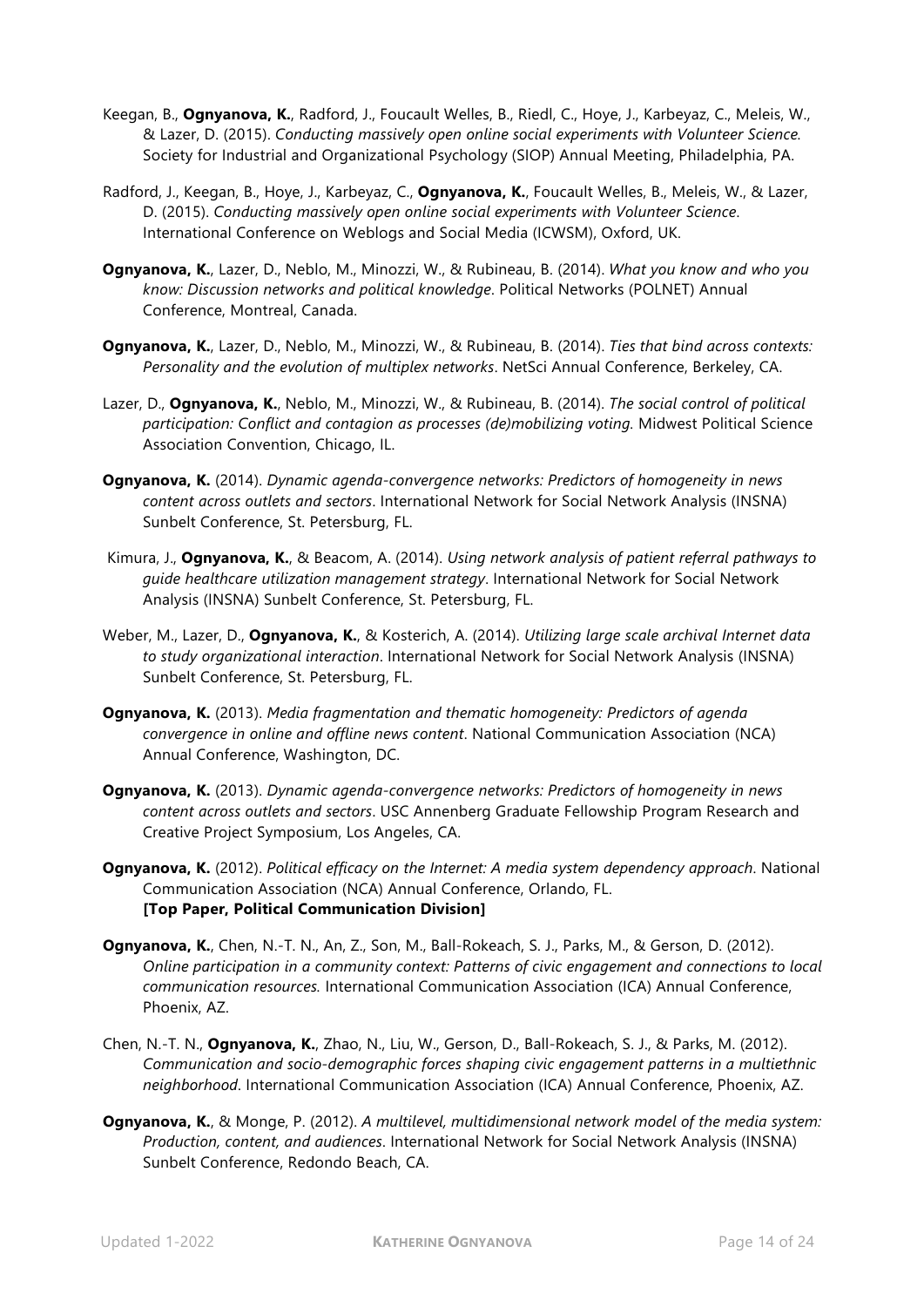- Huang, M., Margolin, D., **Ognyanova, K.**, Huang, Y., & Contractor, N. (2011). *Understanding and enabling network dynamics in virtual communities.* Academy of Management (AOM) Annual Conference, San Antonio, TX.
- Ball-Rokeach, S. J., & **Ognyanova, K.** (2011). *The impact of digital media on political and civic engagement: Do digital media matter?* Association for Education in Journalism and Mass Communication (AEJMC) Annual Conference, St. Louis, MO.
- Ball-Rokeach, S. J., Parks, M., Chen, N.-T. N., **Ognyanova, K.**, Liu, W., & Zhao, N. (2011). *The Alhambra Project: Empowering urban community building through a research-driven local news website*. International Association for Media and Communication Research (IAMCR) Annual Conference, Istanbul, Turkey.
- **Ognyanova, K.** (2011). *Actors and links in the media system: Applying a network perspective to the study of media production, content and audience.* International Communication Association (ICA) Annual Conference, Boston, MA.
- **Ognyanova, K.** (2011). *Appropriation of news media content: A key mode of online participation*. International Communication Association (ICA) Annual Conference, Boston, MA.
- Huang, M., Huang, Y., Contractor, N., Margolin, D., **Ognyanova, K.**, & Shen, C. (2011). *Social networks in R&D, the public sector, and for entrepreneurship.* Communities & Technologies 2011, Brisbane, Australia.
- **Ognyanova, K.**, Chen, N-T. N., Ball-Rokeach, S. J., & Parks, M. (2011). *Alhambra Source: Enhancing civic engagement in a multiethnic community*. USC GPSS Poster Symposium, Los Angeles, CA. **[First place award in the Social Science category]**
- **Ognyanova, K.** (2010). *Media transformations and public opinion: Agenda-setting in a digital age*. National Communication Association (NCA) Annual Conference, San Francisco, CA.
- Ball-Rokeach, S. J., Parks, M., Chen, N-T. N., & **Ognyanova, K.** (2010). *Building new media bridges across ethnicity en route to increased civic engagement*. National Communication Association (NCA) Annual Conference, San Francisco, CA.
- Huang, M., Huang, Y., Margolin, D., **Ognyanova, K.**, Shen, C., & Contractor, N. (2010). *The effects of diversity and repeat collaboration on performance in distributed nanoscientist teams.* Academy of Management (AOM) Annual Conference, Montreal, QC, Canada. **[OCIS Carolyn Dexter Award Nominee]**
- **Ognyanova, K.**, Margolin, D., Shen, C., Huang, M., Huang, Y., & Contractor, N. (2010). *Team assembly and scientific collaboration on NanoHub*. International Network for Social Network Analysis (INSNA) Sunbelt Conference, Riva del Garda, Trento, Italy.
- Huang, M., Huang, Y., Margolin, D., **Ognyanova, K.**, Shen, C., & Contractor, N. (2010). *Size, diversity, & beyond: A mediated model of team composition and performance in "Team Science".* International Communication Association (ICA) Annual Conference, Singapore.
- **Ognyanova, K.** (2010). *Talking past each other: Academic and media framing of literacy.* USC Annenberg Graduate Fellowship Program Research and Creative Project Symposium, Los Angeles, CA.
- **Ognyanova, K.** (2009). *Careful what you say: Media control in Putin's Russia – implications for online content*. International Communication Association (ICA) Annual Conference, Chicago, IL.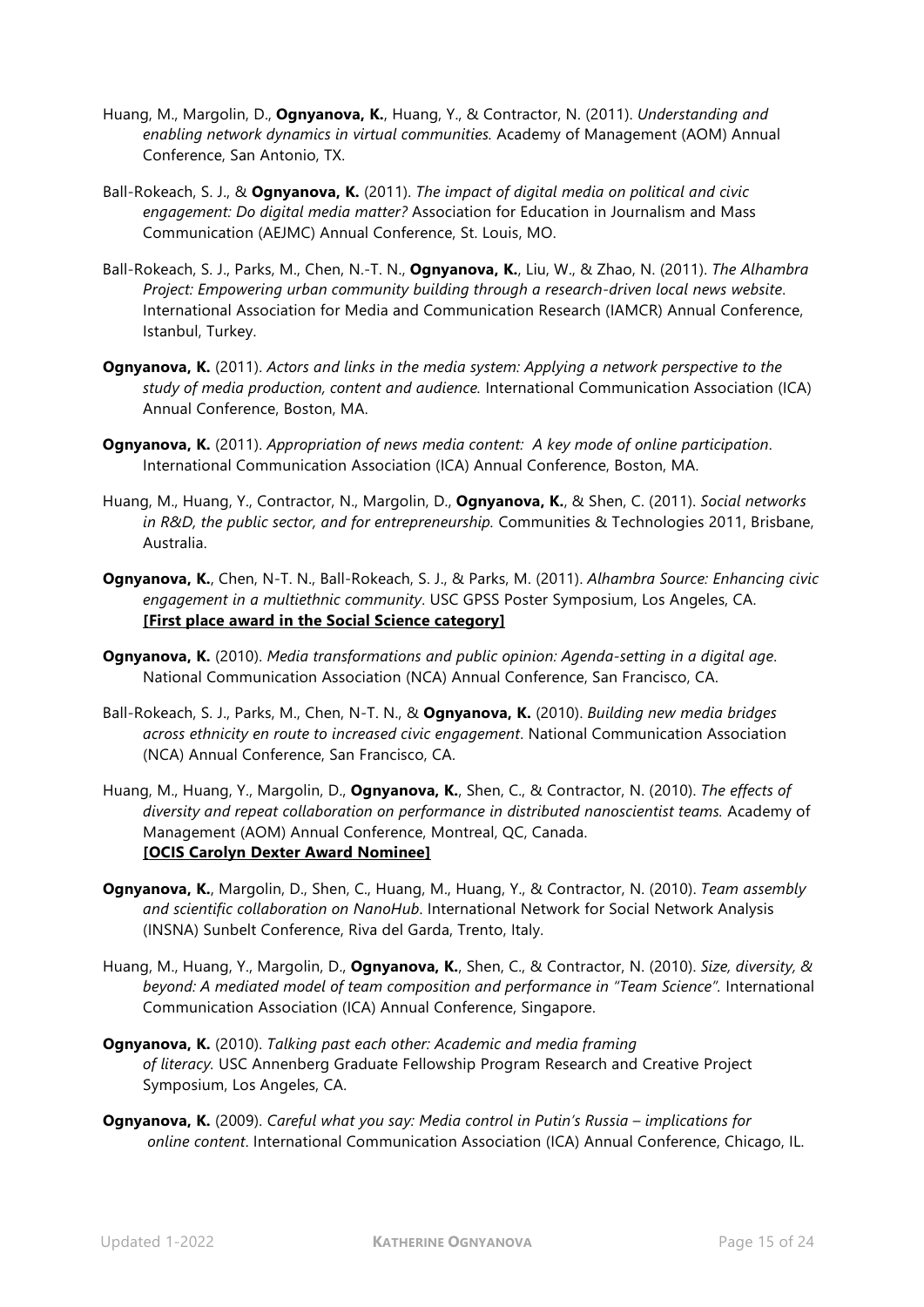### **INVITED TALKS**

- **Ognyanova, K.** (2021). *Trust in science and medicine: Politics, misinformation, and health attitudes*. Invited talk, Rebuilding Public Trust in Biomedical Science & Research Webinar, National Academy of Medicine, conducted online.
- **Ognyanova, K.** (2021). *Online misinformation: Political implications, health outcomes, and pathways to social correction*. Invited talk, Understanding Misinformation and Disinformation Webinar, Tufts University, conducted online.
- **Ognyanova, K.** (2021). *Network analysis: Insights for policy and foreign affairs*. Invited talk, German Institute for International and Security Affairs (SWP), conducted online.
- **Ognyanova, K.** (2021). Invited panelist, Health Misinformation Roundtable, National Journal, conducted online.
- **Ognyanova, K.** (2021). *Network visualization and academic storytelling.* Invited talk, DEVI group, University of Toulouse, France, conducted online,
- Albarracin, D., Erev, I., Fenichel, E., Reluga, T. (2021). *Bridging disciplinary divides for behaviorally modulated mathematical models in human epidemiology*. Invited panelist, NSF-sponsored workshop, conducted online.
- **Ognyanova, K.** (2021). *Networked information and misinformation about COVID-19.* Invited talk, Moody College of Communication, University of Texas at Austin, conducted online.
- **Ognyanova, K.** (2021). *Misinformation, networks, and academic storytelling.* Invited talk, Georgia State University and the University of Buffalo, conducted online.
- Jones, J. H., Trotz, M., Iwelunmor, J., Singh, V. (2021). *Information, Communication, and Misinformation*. Invited participant, NSF Predictive Intelligence for Pandemic Prevention (PIPP) Human Workshop, conducted online.
- **Ognyanova, K.** (2021). N*etwork approaches to misinformation evaluation and correction*. Invited talk, Psychology of Media and Technology, Society for Personality and Social Psychology (SPSP) Annual Conference, conducted online.
- **Ognyanova, K.** (2021). *COVID-19 Vaccines: Social Groups and Messaging Challenges.* Ongoing and Emerging Challenges Regarding Effective Communication about COVID-19 Vaccination. Invited talk, Rutgers Science Communication Initiative, conducted online.
- **Ognyanova, K.** (2020). *Misinformation in times of uncertainty: predictors and consequences*. Invited talk, IQB Communication (Mis)Information Working Group, conducted online.
- **Ognyanova, K.** (2019). *Network analysis and visualization.* Invited talk, U.S. Department of Defense, Office of the Inspector General, Washington, DC.
- **Ognyanova, K.** (2018). *Network analysis and visualization with R.* Invited talk, SatRdays: An R user conference, Washington, DC.
- **Ognyanova, K.** (2017). *Networks and network visualization with R*. Invited talk, Davidson College, Davidson, NC.
- **Ognyanova, K.** (2015). *Visualizing communication: Numbers, networks, and the road to open science*. Invited talk, Visualizing Digital Data: Symposium on Digital Culture, Philadelphia, PA.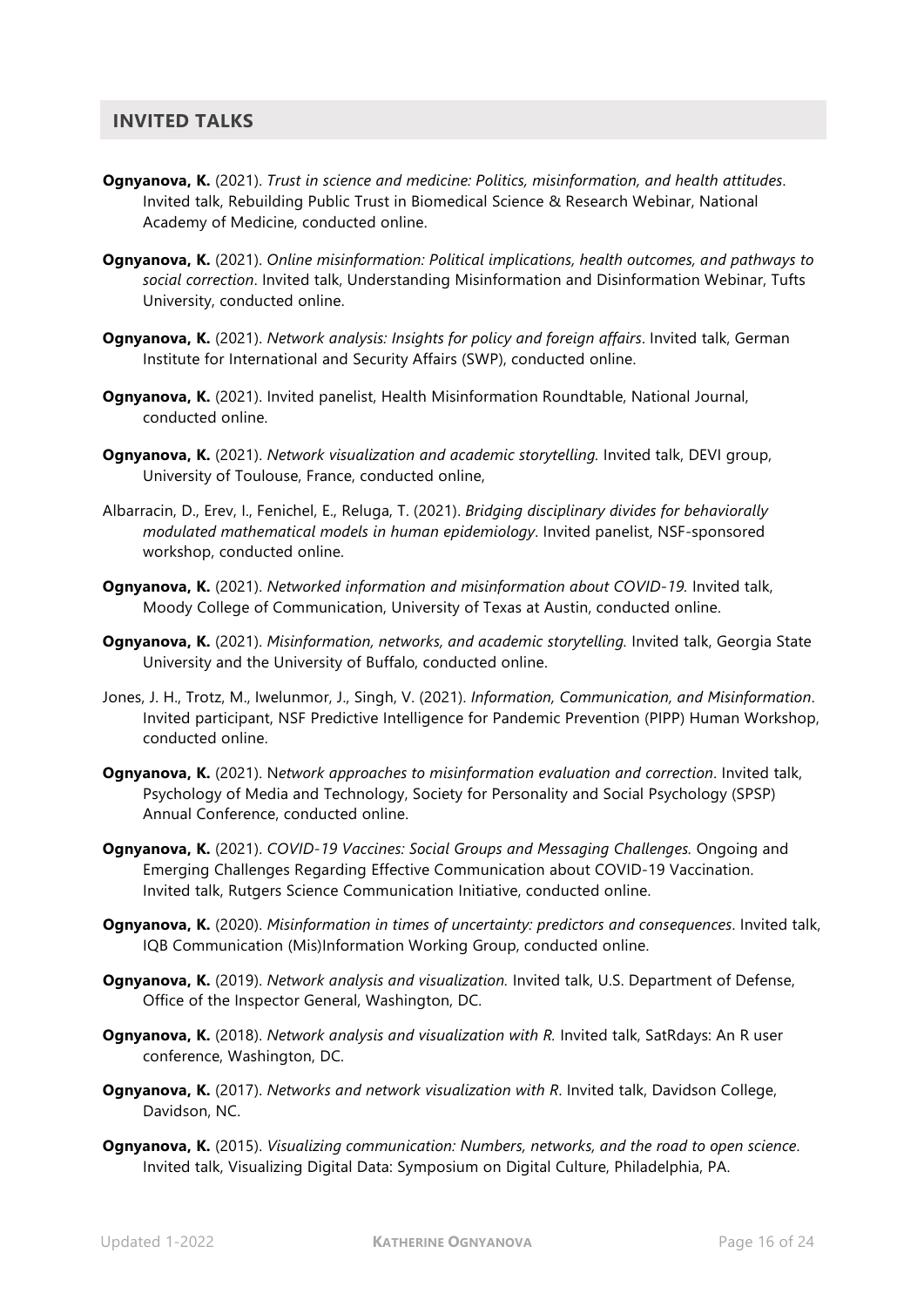**Ognyanova, K.** (2013). *Thinking with networks.* Invited talk, Boston Data Day Skill-a-thon, Boston, MA.

- **Ognyanova, K.** (2012). *Critical information needs of the American public.* Research Design Meeting for the Multi-Market Study of Critical Information Needs, Federal Communications Commission (FCC), Office of Communications Business Opportunities (OCBO), Washington, DC.
- Friedland, L. A., Napoli, P. M., **Ognyanova, K.**, Weil, C., & Wilson III, E. J. (2012). *Critical information needs of the American public*. Public presentation, discussion, and briefing for the Federal Communications Commission (FCC), Washington, DC.
- **Ognyanova, K.**, Gonzalez, C., & Ball-Rokeach, S. J. (2012). *Defining diversity: A communication ecology approach*. Invited talk, Redefining Diversity in a Digital Age Forum, Los Angeles, CA.
- **Ognyanova, K.** (2011). *Network data representation and visualization, tools and techniques.*  Invited talk, Annenberg Networks Network, Los Angeles, CA.
- Ball-Rokeach, S. J., **Ognyanova, K.**, & Villanueva, G. (2010). *Metamorphosis: Research in action*. Invited talk, Art Center College of Design, Los Angeles, CA.
- **Ognyanova, K.**, Shen, C., & O'Brien, N. (2009). *NanoHub: Longitudinal network analysis*. Invited talk, VOSS Meeting, Northwestern University, Evanston, IL.

## **WORKSHOPS**

- **Ognyanova, K.** (2021). *Introduction to network analysis*. Three-day workshop at Social ComQuant, GESIS Leibniz Institute for the Social Sciences, conducted online.
- **Ognyanova, K.** (2021). *Network analysis and visualization with application to Twitter data*. Three-day workshop at the German Institute for International and Security Affairs (SWP), conducted online.
- **Ognyanova, K.** (2021). *Basic and Advanced Network Visualization with R*. Workshop at Networks 2021, a joint Sunbelt and NetSci Conference, conducted online.
- **Ognyanova, K.** (2021). *Advanced network visualization with R.* Workshop at the Political Networks (POLNET) Annual Conference, conducted online.
- **Ognyanova, K.** (2020). *Network concepts and network analysis in R.* Workshop at the Summer Institutes in Computational Social Science (SICSS), conducted online.
- **Ognyanova, K.** (2019). Advanced network visualization with R. Workshop at the Political Networks (POLNET) Annual Conference, Durham, NC.
- **Ognyanova, K.** (2019). *Network visualization with R*. Workshop at the INSNA Sunbelt International Network Science Conference, Montreal, Canada.
- **Ognyanova, K.** (2018). *Network visualization with R*. Workshop at the INSNA North American Network Science Conference, Washington, DC.
- **Ognyanova, K.** (2018). *Advanced network visualization with R.* Workshop at the Political Networks (POLNET) Annual Conference, Washington, DC.
- **Ognyanova, K.** (2018). *Network analysis with igraph.* Workshop for the Ottawa Graph Meetup Group, Ottawa CA.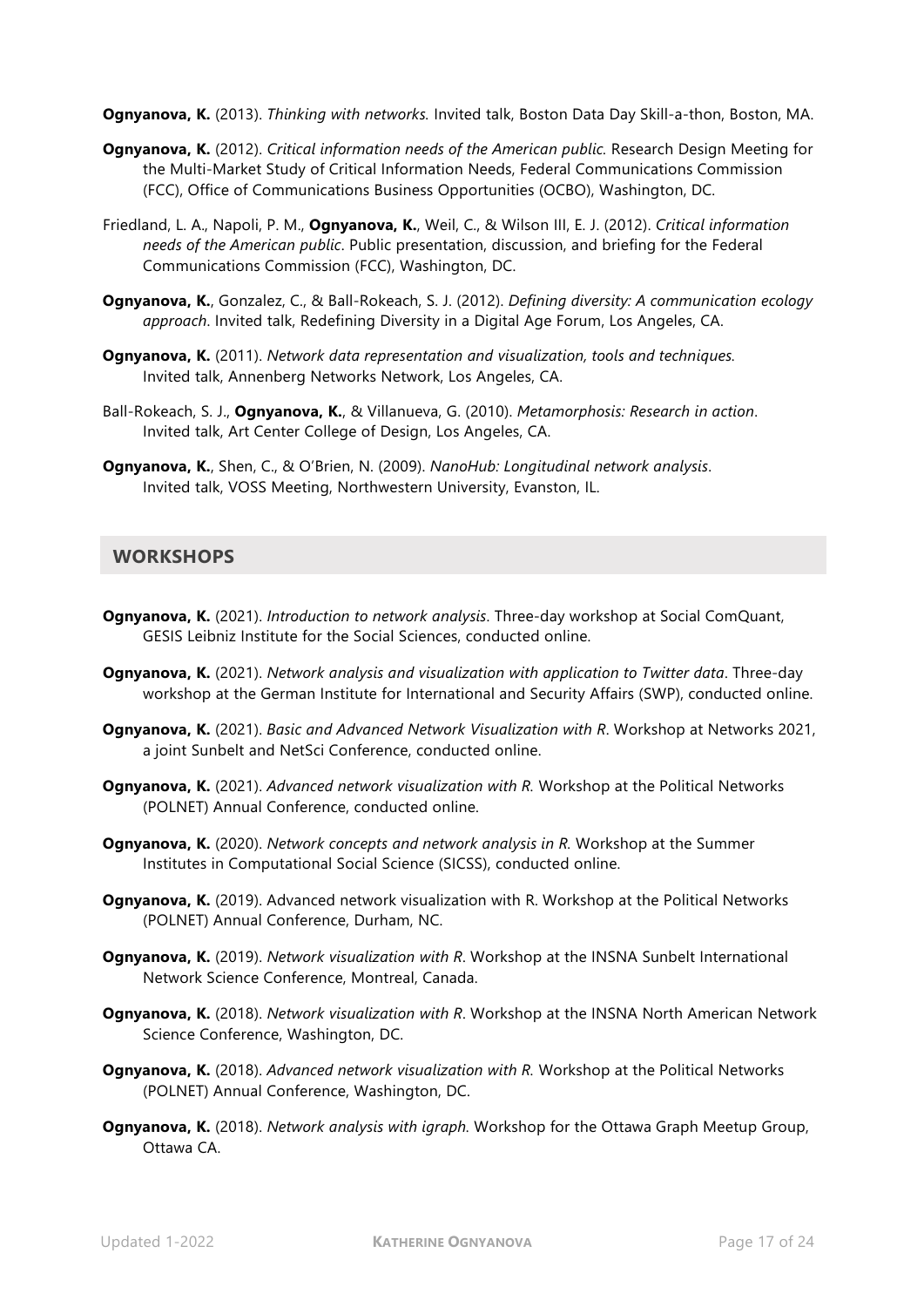- **Ognyanova, K.** (2018). *Introduction to R for networks.* Workshop at the School for Communication and Information, Rutgers University, New Brunswick, NJ.
- **Ognyanova, K.** (2017). *Advanced network visualization with R.* Workshop at the Political Networks (POLNET) Annual Conference, Columbus, OH.
- **Ognyanova, K.** (2017). *Basic and advanced network visualization with R*. Workshop at the INSNA North American Network Science Conference, Washington, DC.
- **Ognyanova, K.** (2016). *Network visualization with R.* Workshop at the Political Networks (POLNET) Annual Conference, St. Louis, MO.
- **Ognyanova, K.** (2016). *Basic and advanced network visualization with R*. Workshop at the INSNA Sunbelt International Network Science Conference, Newport Beach, CA.
- **Ognyanova, K.**, Chu, K-H. (2016). *Basic and advanced network visualization with Gephi.* Workshop at the INSNA Sunbelt International Network Science Conference, Newport Beach, CA.
- Radford, J., **Ognyanova, K.** (2016). *Designing online experiments: Citizen science approaches to research*. Workshop at the ACM Conference on Computer Supported Cooperative Work (CSCW), San Francisco, CA.
- **Ognyanova, K.** (2016). *Network analysis with R and igraph*. Workshop at the NetSciX International Network Science Conference, Wroclaw, Poland.
- **Ognyanova, K.** (2015). *Static and dynamic network visualization with R*. Workshop at the Political Networks (POLNET) Annual Conference, Portland, OR.
- **Ognyanova, K.** (2014). *Network visualization with Gephi.* Workshop at the NULab for Texts, Maps, and Networks, Northeastern University, Boston, MA.

# **GRANTS**

| U.S. institutions after COVID-19: Trust, accountability, and public perceptions<br>Pl: K. Ognyanova. Amount: \$159,575. Funded by NSF.                                   | 2021      |
|--------------------------------------------------------------------------------------------------------------------------------------------------------------------------|-----------|
| Multi-Wave 50-State COVID-19 Survey: Empowering a National Response<br>Pls: M. Baum, D. Lazer, K. Ognyanova. Amount: \$50,000.<br>Funded by the Russell Sage Foundation. | 2020      |
| RAPID: Massive COVID-19 survey: empowering a national response<br>Pl: K. Ognyanova. Amount: \$117,340. Funded by NSF.                                                    | 2020      |
| Auditing Google searches during the election of 2018<br>Pls: D. Lazer & C. Wilson. \$40,000. Funded by the Democracy Fund.<br>Role: Co-Investigator                      | 2018-2019 |
| Experimental Design and the Study of Social Networks<br>PI: K. Ognyanova. Amount: \$3,630. Rutgers SC&I Research Development Grant.                                      | 2015      |
| Annenberg Summer Research Grant<br>PI: K. Ognyanova. Amount: \$4,000/year. Funded by the USC Annenberg School.                                                           | 2008-2011 |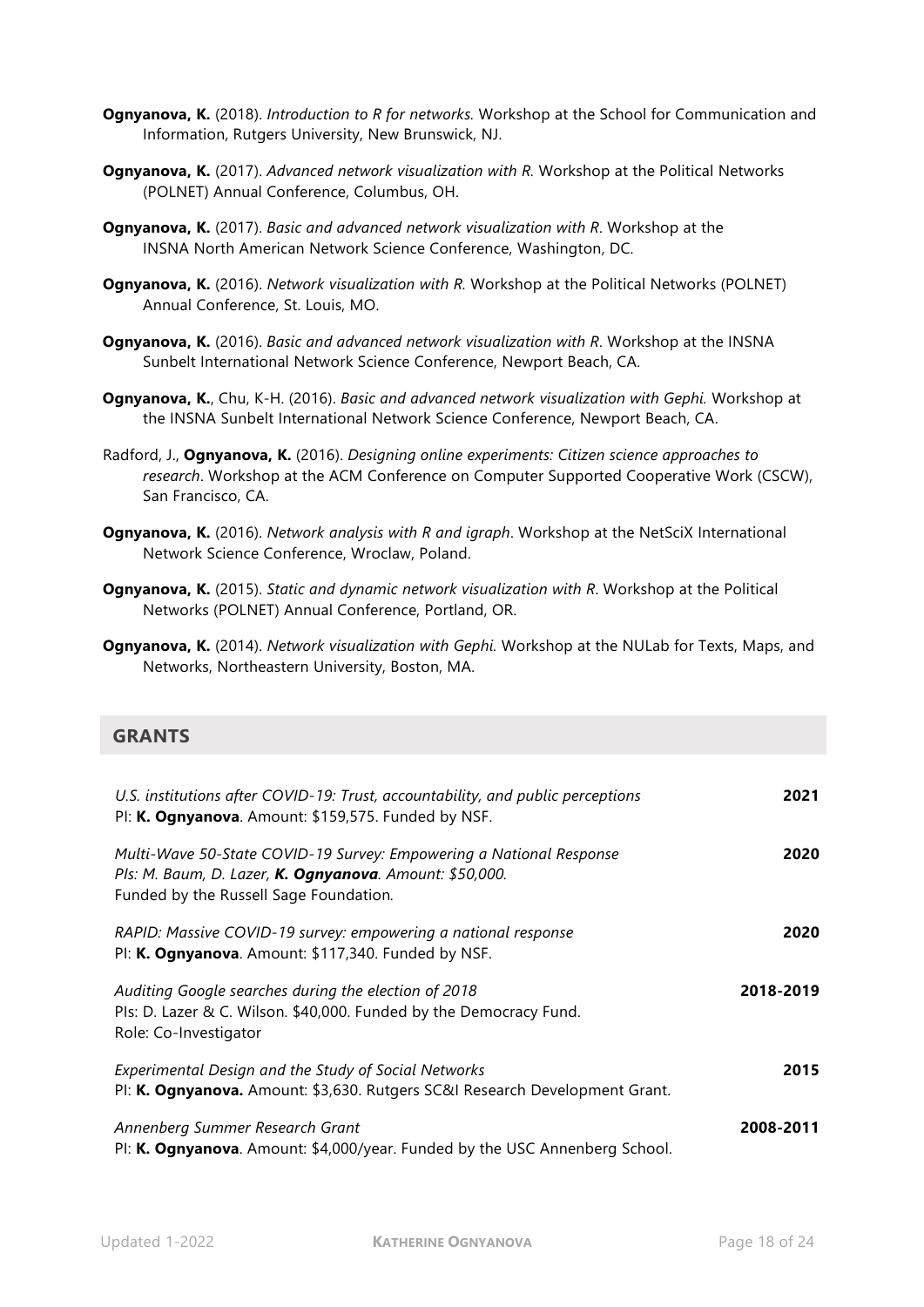# **TEACHING**

#### **Class instructor**

|           | Rutgers University, School of Communication and Information                                                                                          |           |
|-----------|------------------------------------------------------------------------------------------------------------------------------------------------------|-----------|
|           | 04:192:305 - Introduction to Social Media (BA level)<br>Size: ~30 students. Teaching effectiveness (most recent): 4.7/5. Taught: x3.                 | 2015-2017 |
| $\bullet$ | 04:192:354 - Communication and Technology (BA level)<br>Size: ~85 students. Teaching effectiveness (most recent): 4.6/5. Taught: x10.                | 2016-2021 |
| $\bullet$ | 04:189:220 - Data in Context (BA level) Co-instructor: Caitlin Petre.<br>Size: ~30 students. Teaching effectiveness (most recent): NA/5. Taught: x1. | 2022      |
| $\bullet$ | 17:194:512 - Mediated Communication (MA level)<br>Size: ~30 students. Teaching effectiveness (most recent): 4.4/5. Taught: x4.                       | 2016-2021 |
| $\bullet$ | 17:194:534 - Organizational Communication Networks (MA level)<br>Size: ~5-10 students. Teaching effectiveness (most recent): 4.0/5. Taught: x1.      | 2019      |
| $\bullet$ | 16:194:633 - Mediated Communication (PhD level)<br>Size: ~5-10 students. Teaching effectiveness (most recent): 5.0/5. Taught: x3.                    | 2018-2021 |
| $\bullet$ | 16:194:671 - Computational Social Science (PhD level)<br>Size: ~10-15 students. Teaching effectiveness (most recent): 5.0/5. Taught: x1.             | 2021      |
| $\bullet$ | 16:194:671 - Pandemic Policy and Public Opinion (PhD level)<br>Size: ~5-10 students. Teaching effectiveness (most recent): NA/5. Taught: x1.         | 2022      |
|           | 01:090:101:51 - Byrne seminar: Social and Organizational Networks (BA level)<br>Size: ~25 students. Co-instructor: Sophia Fu. Taught: x1.            | 2021      |
|           | USC Annenberg School of Communication and Journalism                                                                                                 |           |
|           | CMGT 540 - Uses of Communication Research (MA level)                                                                                                 | 2010      |
|           | <b>Guest lectures</b>                                                                                                                                | 2010-2020 |
| $\bullet$ | COMM 204 - Public Speaking, USC Annenberg (x2)                                                                                                       |           |
| $\bullet$ | COMM 618 - Media Effects, USC Annenberg                                                                                                              |           |
|           | COMM 620 - Research Practice and Social Change, USC Annenberg                                                                                        |           |
|           | ACOM 378 - Studies in Public Persuasion: Ethnic Media, University at Albany                                                                          |           |
|           | - Computational Methods in History, Davidson College<br><b>HIS 207</b>                                                                               |           |
|           | - Social Networks and Social Media, Davidson College<br><b>ANT 291</b>                                                                               |           |
| $\bullet$ | JOUR 8990 - Social Network Analysis and Media, University of Minnesota                                                                               |           |
| $\bullet$ | COMM-861 - Advanced Research and Project Development, American University (x2)                                                                       |           |
| $\bullet$ | 04:189:101 - Honors Seminar, Rutgers University (x3)                                                                                                 |           |
| $\bullet$ | 04:192:446 - Communication and Social Change, Rutgers University                                                                                     |           |
| $\bullet$ | 16:194:601 - Communication, Information, and Media, Rutgers University (x5)                                                                          |           |
| $\bullet$ | 16:194:605 - Critical Research Methods, Rutgers University                                                                                           |           |
| $\bullet$ | 16:194:623 - Research Design, Rutgers University (x2)                                                                                                |           |
|           | 16:194:673 - Organizational Communication Networks, Rutgers University (x2)                                                                          |           |
| $\bullet$ | 16:194:675 - Understanding, Designing and Building Social Media, Rutgers University (x2)                                                             |           |

• 17:610:596 - Community Engagement, Rutgers University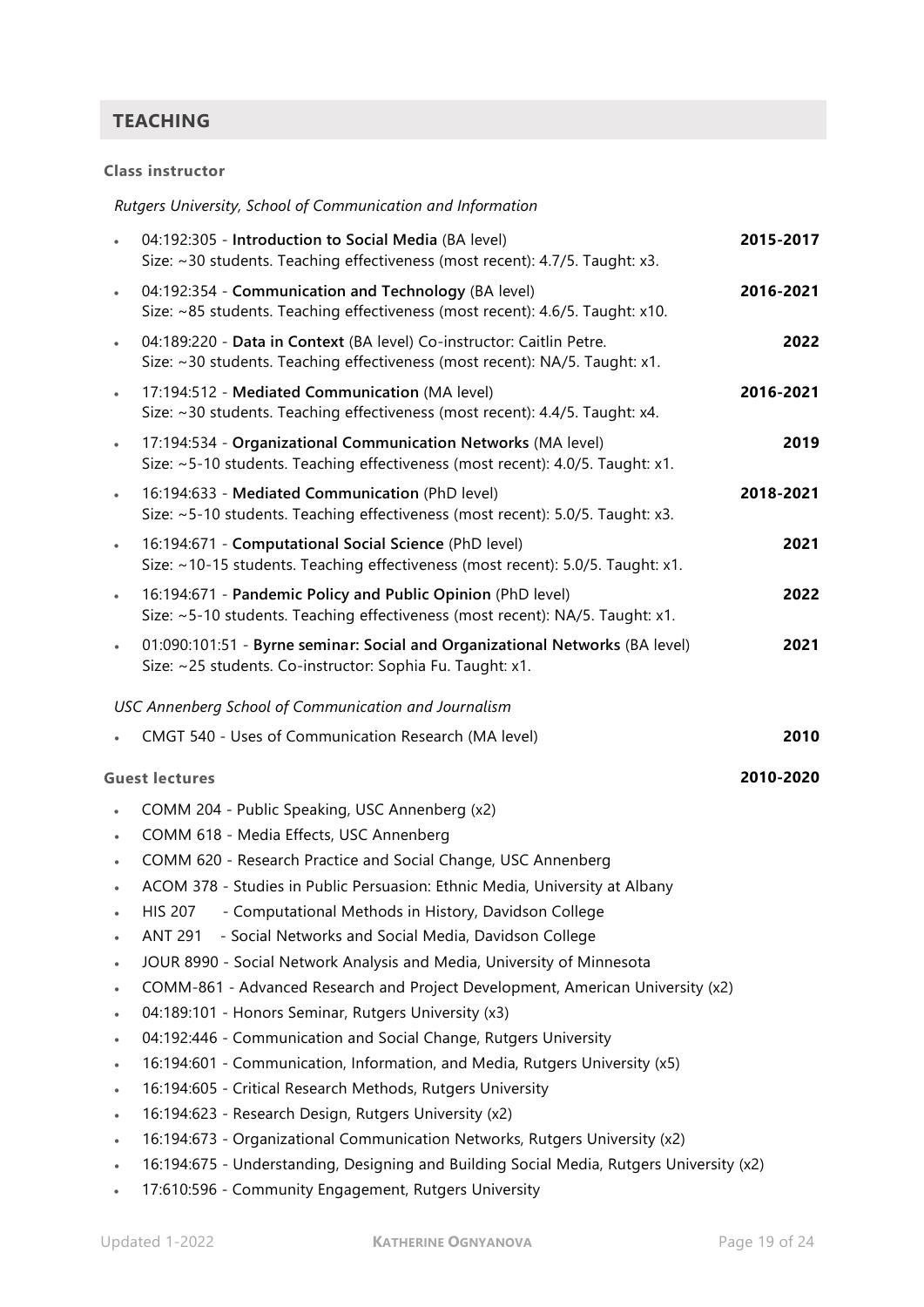# **SERVICE: DEPARTMENT & UNIVERSITY**

#### **Rutgers University: Committee Member**

- Interdisciplinary Data Science Undergraduate Program Working Group (2020-present)
- Institute for Quantitative Biomedicine COVID-19 (Mis)Information Working Group (2020-present)
- Master of Communication and Media (MCM) Program Executive Committee (2019-present)
- Office of Advanced Research Computing Faculty Advisory Committee (2018-present)
- SC&I Building, Programming, and Design Steering Committee (2018-present)
- Faculty Search Committee, Data Science and Organizing (2021-2022)
- Faculty Search Committee, Organizational Communication (2019-2020)
- University TA/GA Grievance Committee Pool (2017-2019)
- SC&I Web Committee (2016-present)
- Data Science and Social Systems Working Group (2016-2017)
- Faculty Search Committee, Communication and Technology (2016)
- Communication Research Committee (2015-2016)

#### **Rutgers University: Student mentoring**

- Advisor: Lambda Pi Eta communication honor society (2017-2021)
- Leader: Computational Communication Research Group (2017-2020)
- Independent study: E. Orr, S. Gande (BA); S. Ghosh, S. Mandal, X. Ru, M. Zhigalina (PhD)
- Dissertation committee: A. Kosterich, I. Shin, T. Kristensen, S. Ghosh, S. Mandal, I. Ghosh, K. Park, A. Bontempo
- Qualifying exam committee: A. Kosterich, T. Kristensen, I. Ghosh, S. Mandal, X. Ru, K. Wang, K. Park, M. Kwestel, H. Shirley, M. Kukhareva, L. Wang
- Doctoral practicum: X. Ru, L. Wang, M. Kwestel

#### **Rutgers University: Panel participation**

- Panelist: Grants & Fellowships in the Humanities and Social Sciences, Collaborative Grants (2021)
- Panel moderator: Strategic Communication on the Job Market, OCMC Conference (2018)
- Idea Leader: Data Science, Rutgers Research Ideation Forum (2018)
- Panelist: Information Ecologies Panel, SC&I Post-Truth Scholarly Incubator (2017)
- Panelist: Social Media Cluster Panel, SC&I PhD Colloquium (2016, 2018)
- Panelist: Academic Job Search Panel, SC&I PhD Colloquium (2016)

#### **Rutgers University: Workshop participation**

- Participant: Campus Connect Suicide Prevention Training (2021)
- Participant: Mental Health First Aid Training Course (2021)
- Participant: Intro to Teaching Online: Best Practices for Supporting Student Learning Workshop, Rutgers Teaching and Learning with Technology (2020)
- Participant: Fundamentals of Designing Online Courses Workshop, Rutgers Teaching and Learning with Technology (2020)
- Participant: Data for Public Good Workshop, Bloustein School (2018)
- Participant: Innovation Hub Leadership Workshop, RBHS and ORED, (2018)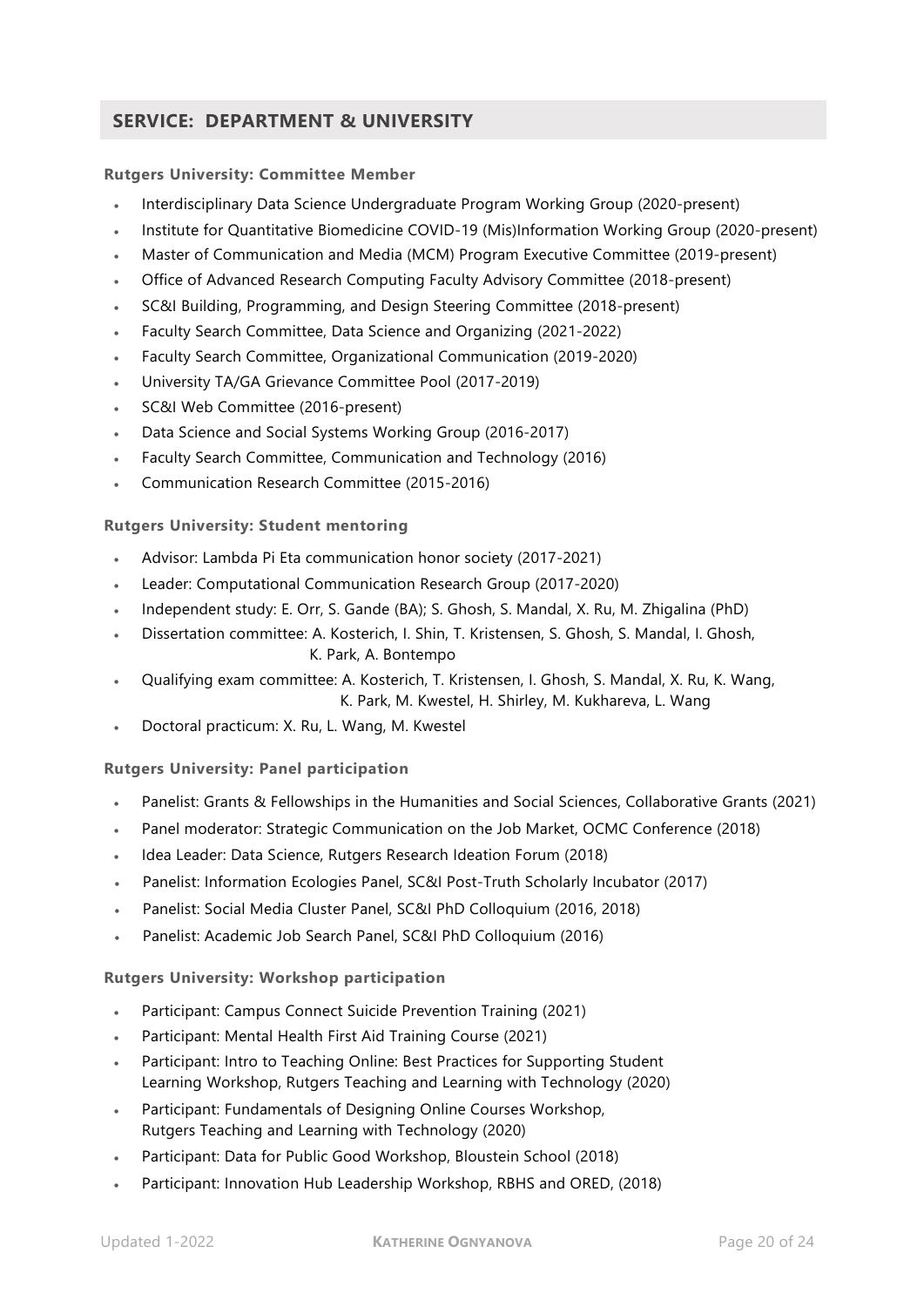- Participant: Effective Mentoring Workshop, Program for Early Career Excellence (2018)
- Participant: Diversity, Inclusion, & Equity Workshop, Program for Early Career Excellence (2017)
- Participant: Active Learning Bootcamp, Learning Centers & Digital Classroom Services (2016)

#### **Rutgers University: Other activities**

- Member: NetSCI Network Science Lab (2015-present)
- Member: Social Media & Society Cluster (2015-present)
- Member: Rutgers Program for Early Career Excellence (2016-2019)
- Guest talk: Faculty-student salon SC&I Unplugged (2018)
- Reviewer: SC&I Extending Play 3 Conference (2016)

# **SERVICE: ACADEMIC COMMUNITY**

#### **Journal editorial boards**

- *Communication Research* (2020-present)
- *Computational Communication Research* (2018-present)
- *Journal of Quantitative Description: Digital Media* (2021-present)

#### **Journal ad-hoc reviewer**

- A*merican Behavioral Scientist* (x2)
- *British Journal of Political Science* (x1)
- *Communication Methods and Measures* (x1)
- *Communication Monographs* (x1)
- *Communication Reports* (x1)
- *Communication Research* (x13)
- *Computational Communication Research* (x4)
- *Cyberpsychology* (x1)
- *Digital Journalism* (x1)
- *EPJ Data Science* (x3)
- *Information, Communication, and Society* (x3)
- *International Journal of Communication* (x7)
- *International Journal of E-Politics* (x2)
- *International Journal of Press/Politics* (x5)
- *Journal of Children and Media* (x2)
- *Journal of Communication* (x9)
- *Journal of Computer-Mediated Communication* (x6)
- *Journal of Experimental Political Science* (x1)
- *Journal of Information Technology & Politics* (x1)
- *Journal of Quantitative Description: Digital Media* (x1)
- *Journalism & Mass Communication Quarterly* (x2)
- *Journalism Studies* (x1)
- *Mass Communication and Society* (x16)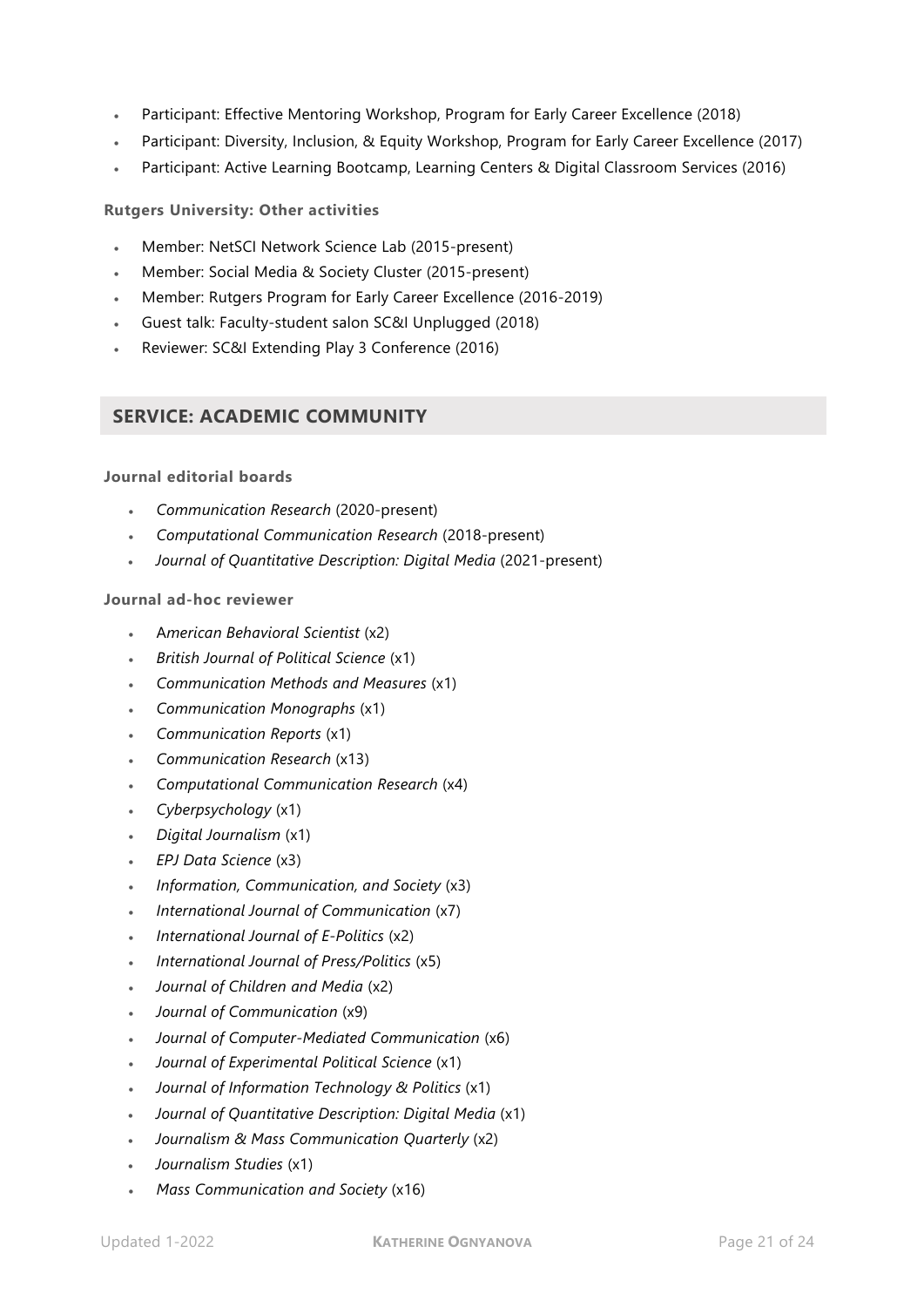- *Nature* (x3)
- *New Media and Society* (x2)
- *PNAS Nexus* (x1)
- *Policy & Internet* (x1)
- *Political Communication* (x3)
- *Public Opinion Quarterly* (x2)
- *Social Network Analysis and Mining* (x2)
- *Time-Sharing Experiments for the Social Sciences* (x1)
- *Transactions on Internet Technology (ACM)* (x4)

#### **Book chapter reviewer**

- *The Oxford Handbook of Networked Communication* (2018)
- *The Oxford Handbook of Political Networks* (2016)

#### **Conference organization**

- *Summer Institutes in Computational Social Science (SICSS)* Co-organizer, Rutgers University (2021)
- *International AAAI Conference on Web and Social Media (ICWSM)* Co-chair: Workshops (2021) Co-chair: Tutorials (2019) Senior Programming Committee (2016, 2017, 2018)
- *ACM Web Science Conference (WebSci)* Co-chair: Workshops and Tutorials (2019) Programming Committee (2021)
- *International Conference on Computational Social Science (IC2S2)* Programming Committee (2017, 2018, 2019, 2020)
- *American Political Science Association (APSA)* Political Networks (PolNet) funding committee (2019) "Political Ties" Award Committee (2018)
- *VIM: Visions in Methodology Conference* Program Committee (2018)
- *International Conference on Social Informatics (SocInfo*) Programming committee (2017)
- *World Wide Web Conference (WWW)* Programming Committee, Theory & Practice of Social Machines (2015) Programming Committee, Web Science Track (2014, 2015)
- *HICSS: Hawaii International Conference on System Science* Reviewer (2015)
- *ICA: Annual Convention of the International Communication Association* Reviewer (2009-2019)
- *NCA: Annual Convention of the National Communication Association*  Reviewer (2009-2016)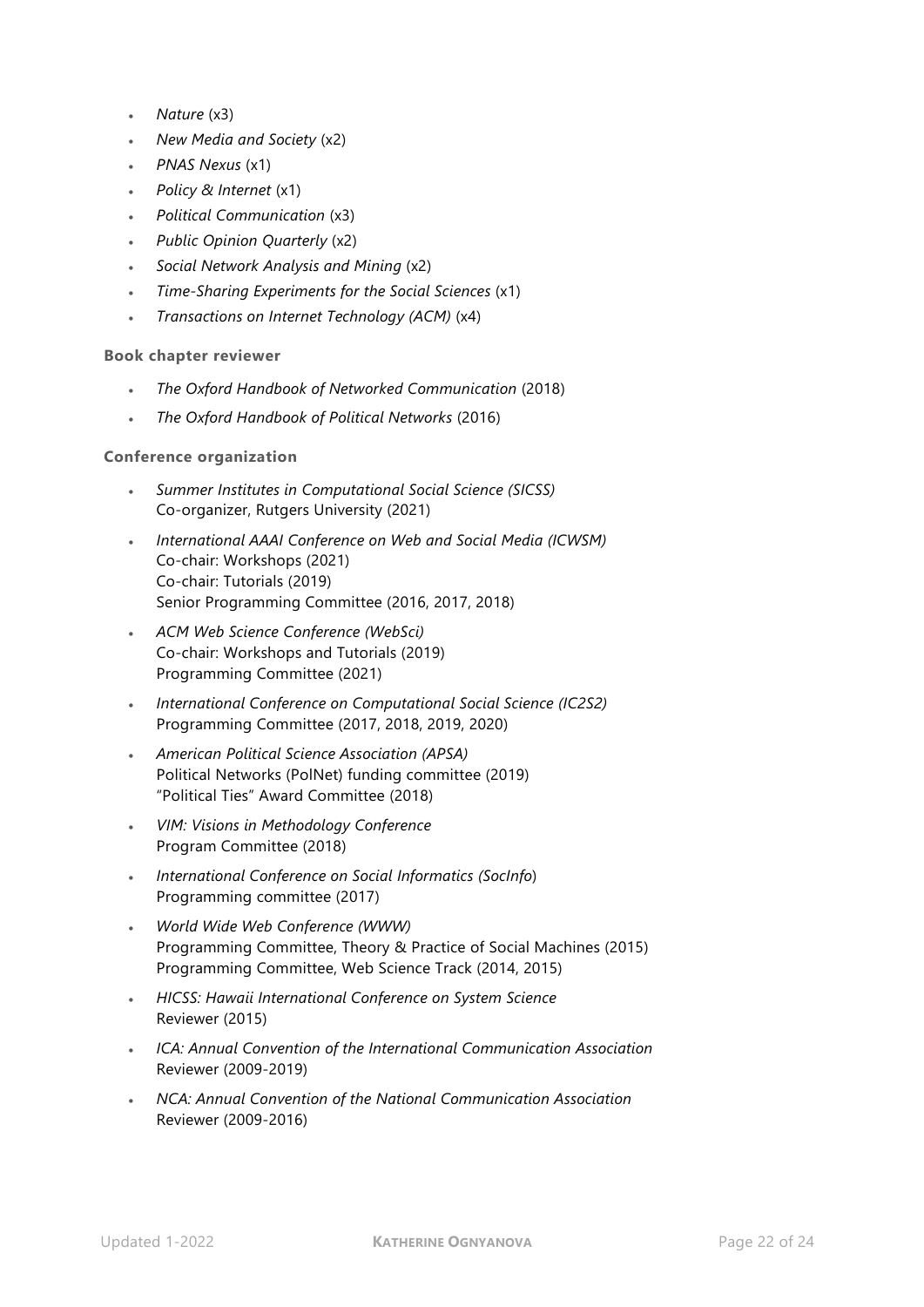## **PROFESSIONAL AFFILIATIONS**

- International Communication Association (ICA)
- National Communication Association (NCA)
- International Network for Social Network Analysis (INSNA)
- Political Networks division of American Political Science Association (APSA)
- Association for Education in Journalism and Mass Communication (AEJMC)

## **SELECTED MEDIA MENTIONS**

- *Omicron has fueled even more COVID-19 misinformation as scientists wait to learn more* The Philadelphia Inquirer (December 2021) by J. McDaniel & E. McCarthy
- *Stop Calling It a 'Pandemic of the Unvaccinated'* The Atlantic (September 2021) by Y. Tayag
- *We Need to Understand the Difference Between Isolation and Loneliness* New York Times (August 2021) by K. Tingley
- *Why no one really knows how bad Facebook's vaccine misinformation problem is* Vox News (August 2021) by S. Ghaffary
- *Let's Keep the Vaccine Misinformation Problem in Perspective* WIRED (July 2021) by G. Edelman
- *Charlie Kirk's pro-Trump youth group stokes vaccine resistance as COVID-19 surges again* Washington Post (July 2021) by I. Stanley-Becker
- *People are more anti-vaccine if they get their covid news from Facebook than from Fox News, data shows* Washington Post (July 2021) by D. Lazer, J. Green, M. Baum, **K. Ognyanova**, J. Lin, J. Druckman, R. Perlis, M. Santillana, M. Simonson, & A. Uslu
- *Poll shows parents are reluctant to get their children vaccinated* New York Times (May 2021) by J. Hoffman
- *Why are some college students studying in their cars? A new study explains* Star Ledger (February 2021) by V. Katz, A. Jordan, **K. Ognyanova**
- *Glaring omission from Biden's Covid-19 task force: mental health expertise* STAT (November 2020) by R. Perlis, M. Baum, & **K. Ognyanova**
- *These nine swing states will see the biggest 'blue shift' as ballots are counted after the election* Washington Post (October 2020) by D. Lazer, J. Green, M. Baum, A. Quintana, **K. Ognyanova**, A. Gitomer, J. Druckman, M. Simonson, H. Chwe, R. Perlis, J. Lin, & M. Santillana
- *Actually, We Will Know a Lot on Election Night* Wall Street Journal (September 2020) by N. Persily & C. Stewart III
- *Young People More Likely to Believe Virus Misinformation, Study Says* New York Times (September 2020) by A. Satariano
- *Polls show trust in scientific, political institutions eroding* The Hill (September 2020) by R. Wilson
- *The US is disastrously behind in COVID-19 testing. Again* WIRED (August 2020) by M. Molteni